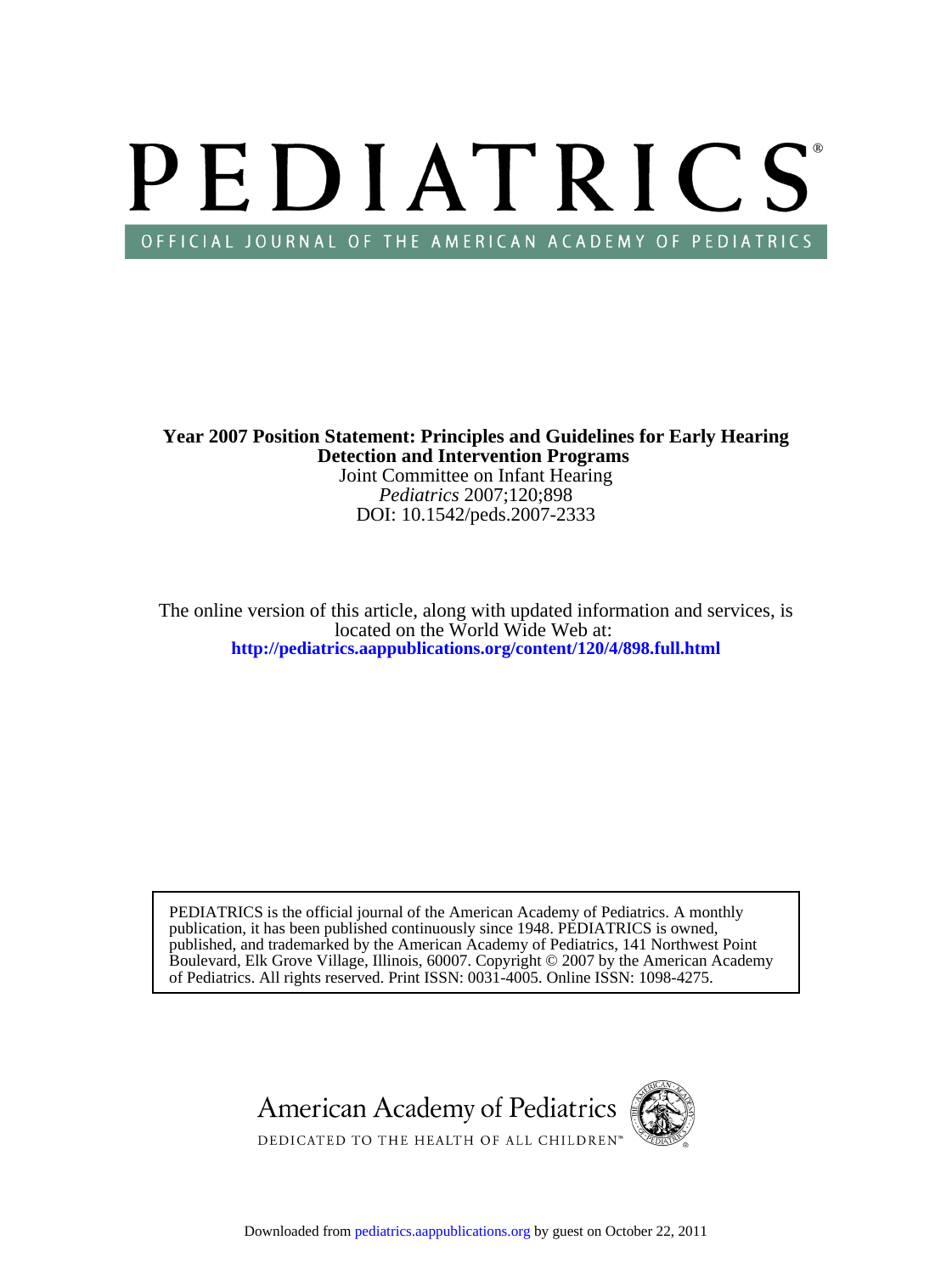POLICY STATEMENT

# **Year 2007 Position Statement: Principles and Guidelines for Early Hearing Detection and Intervention Programs**

**Joint Committee on Infant Hearing**

#### **THE POSITION STATEMENT**

The Joint Committee on Infant Hearing (JCIH) endorses early detection of and intervention for infants with hearing loss. The goal of early hearing detection and intervention (EHDI) is to maximize linguistic competence and literacy development for children who are deaf or hard of hearing. Without appropriate opportunities to learn language, these children will fall behind their hearing peers in communication, cognition, reading, and social-emotional development. Such delays may result in lower educational and employment levels in adulthood.<sup>1</sup> To maximize the outcome for infants who are deaf or hard of hearing, the hearing of all infants should be screened at no later than 1 month of age. Those who do not pass screening should have a comprehensive audiological evaluation at no later than 3 months of age. Infants with confirmed hearing loss should receive appropriate intervention at no later than 6 months of age from health care and education professionals with expertise in hearing loss and deafness in infants and young children. Regardless of previous hearing-screening outcomes, all infants with or without risk factors should receive ongoing surveillance of communicative development beginning at 2 months of age during well-child visits in the medical home.<sup>2</sup> EHDI systems should guarantee seamless transitions for infants and their families through this process.

#### **2007 JCIH POSITION STATEMENT UPDATES**

The following are highlights of updates made since the  $2000$  JCIH statement<sup>3</sup>:

- 1. Definition of targeted hearing loss
	- The definition has been expanded from congenital permanent bilateral, unilateral sensory, or permanent conductive hearing loss to include neural hearing loss (eg, "auditory neuropathy/dyssynchrony") in infants admitted to the NICU.
- 2. Hearing-screening and -rescreening protocols
	- Separate protocols are recommended for NICU and well-infant nurseries. NICU infants admitted for more than 5 days are to have auditory brainstem response (ABR) included as part of their screening so that neural hearing loss will not be missed.
	- For infants who do not pass automated ABR testing in the NICU, referral should be made directly to an audiologist for rescreening and, when indicated, comprehensive evaluation including ABR.
	- For rescreening, a complete screening on both ears is recommended, even if only 1 ear failed the initial screening.
	- For readmissions in the first month of life for all infants (NICU or well infant), when there are conditions associated with potential hearing loss (eg, hyper-

www.pediatrics.org/cgi/doi/10.1542/ peds.2007-2333

doi:10.1542/peds.2007-2333

All policy statements from the American Academy of Pediatrics automatically expire 5 years after publication unless reaffirmed, revised, or retired at or before that time.

**Key Word**

hearing screening

#### **Abbreviations**

JCIH—Joint Committee on Infant Hearing EHDI— early hearing detection and intervention ABR—auditory brainstem response CMV— cytomegalovirus ECMO— extracorporeal membrane oxygenation AAP—American Academy of Pediatrics MCHB—Maternal and Child Health Bureau HRSA—Health Resources and Services Administration NIDCD—National Institute on Deafness and Other Communication Disorders CDC—Centers for Disease Control and Prevention UNHS—universal newborn hearing screening OAE— otoacoustic emission IFSP—individualized family service plan OME— otitis media with effusion FM—frequency modulation DSHPSHWA—Directors of Speech and Hearing Programs in State Health and Welfare Agencies GPRA—Government Performance and Results Act OMB—Office of Management and Budgets PEDIATRICS (ISSN Numbers: Print, 0031-4005; Online, 1098-4275). Copyright © 2007 by the American Academy of Pediatrics

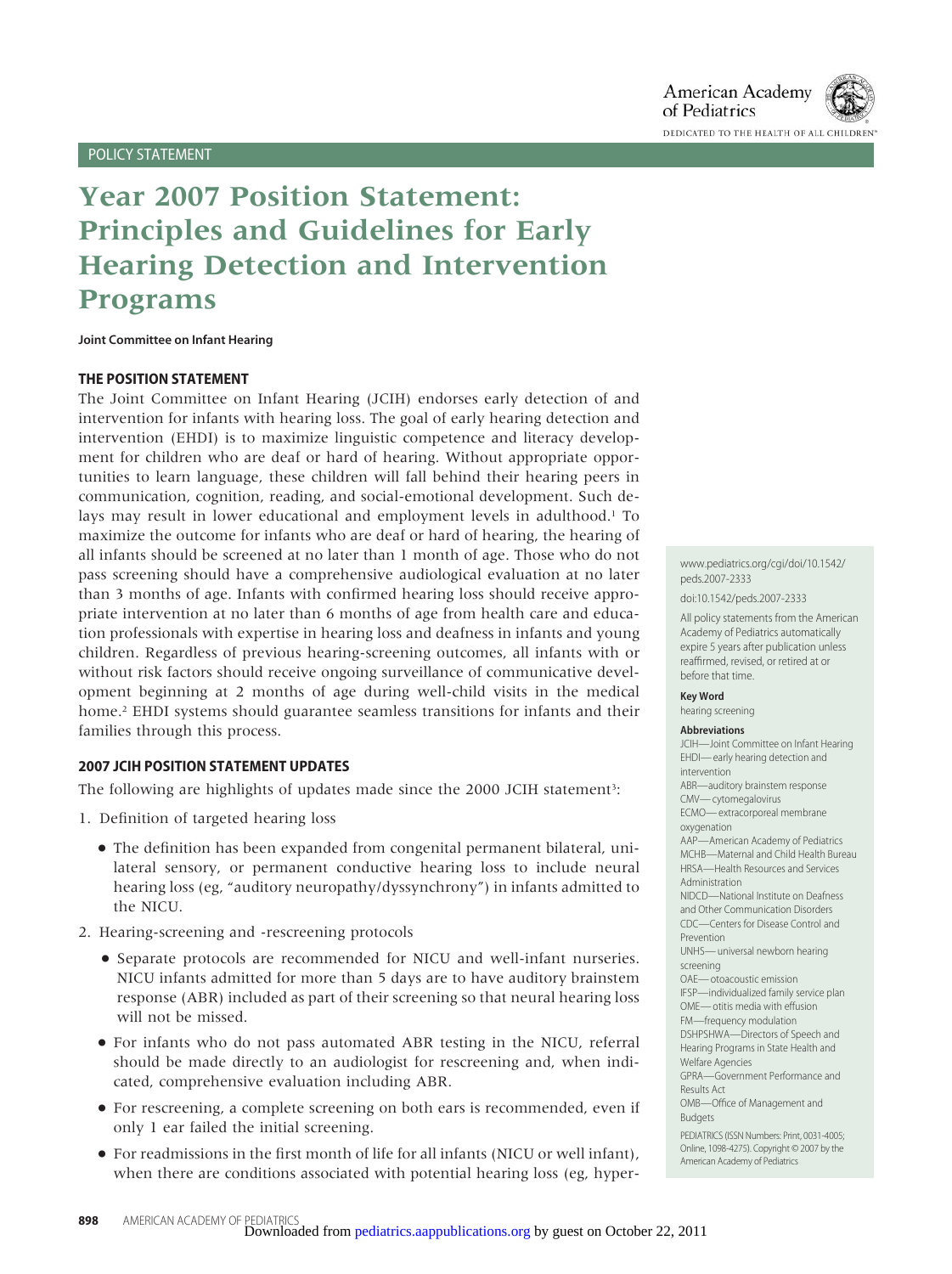bilirubinemia that requires exchange transfusion or culture-positive sepsis), a repeat hearing screening is recommended before discharge.

- 3. Diagnostic audiology evaluation
	- Audiologists with skills and expertise in evaluating newborn and young infants with hearing loss should provide audiology diagnostic and auditory habilitation services (selection and fitting of amplification device).
	- At least 1 ABR test is recommended as part of a complete audiology diagnostic evaluation for children younger than 3 years for confirmation of permanent hearing loss.
	- The timing and number of hearing reevaluations for children with risk factors should be customized and individualized depending on the relative likelihood of a subsequent delayed-onset hearing loss. Infants who pass the neonatal screening but have a risk factor should have at least 1 diagnostic audiology assessment by 24 to 30 months of age. Early and more frequent assessment may be indicated for children with cytomegalovirus (CMV) infection, syndromes associated with progressive hearing loss, neurodegenerative disorders, trauma, or culturepositive postnatal infections associated with sensorineural hearing loss; for children who have received extracorporeal membrane oxygenation (ECMO) or chemotherapy; and when there is caregiver concern or a family history of hearing loss.
	- For families who elect amplification, infants in whom permanent hearing loss is diagnosed should be fitted with an amplification device within 1 month of diagnosis.
- 4. Medical evaluation
	- For infants with confirmed hearing loss, a genetics consultation should be offered to their families.
	- Every infant with confirmed hearing loss should be evaluated by an otolaryngologist who has knowledge of pediatric hearing loss and have at least 1 examination to assess visual acuity by an ophthalmologist who is experienced in evaluating infants.
	- The risk factors for congenital and acquired hearing loss have been combined in a single list rather than grouped by time of onset.
- 5. Early intervention
	- All families of infants with any degree of bilateral or unilateral permanent hearing loss should be considered eligible for early intervention services.
	- There should be recognized central referral points of entry that ensure specialty services for infants with confirmed hearing loss.
- Early intervention services for infants with confirmed hearing loss should be provided by professionals who have expertise in hearing loss, including educators of the deaf, speech-language pathologists, and audiologists.
- In response to a previous emphasis on "natural environments," the JCIH recommends that both home-based and center-based intervention options be offered.
- 6. Surveillance and screening in the medical home
	- For all infants, regular surveillance of developmental milestones, auditory skills, parental concerns, and middle-ear status should be performed in the medical home, consistent with the American Academy of Pediatrics (AAP) pediatric periodicity schedule. All infants should have an objective standardized screening of global development with a validated assessment tool at 9, 18, and 24 to 30 months of age or at any time if the health care professional or family has concern.
	- Infants who do not pass the speech-language portion of a medical home global screening or for whom there is a concern regarding hearing or language should be referred for speech-language evaluation and audiology assessment.
- 7. Communication
	- The birth hospital, in collaboration with the state EHDI coordinator, should ensure that the hearingscreening results are conveyed to the parents and the medical home.
	- Parents should be provided with appropriate follow-up and resource information, and hospitals should ensure that each infant is linked to a medical home.
	- Information at all stages of the EHDI process is to be communicated to the family in a culturally sensitive and understandable format.
	- Individual hearing-screening information and audiology diagnostic and habilitation information should be promptly transmitted to the medical home and the state EHDI coordinator.
	- Families should be made aware of all communication options and available hearing technologies (presented in an unbiased manner). Informed family choice and desired outcome guide the decisionmaking process.
- 8. Information infrastructure
	- States should implement data-management and -tracking systems as part of an integrated child health information system to monitor the quality of EHDI services and provide recommendations for improving systems of care.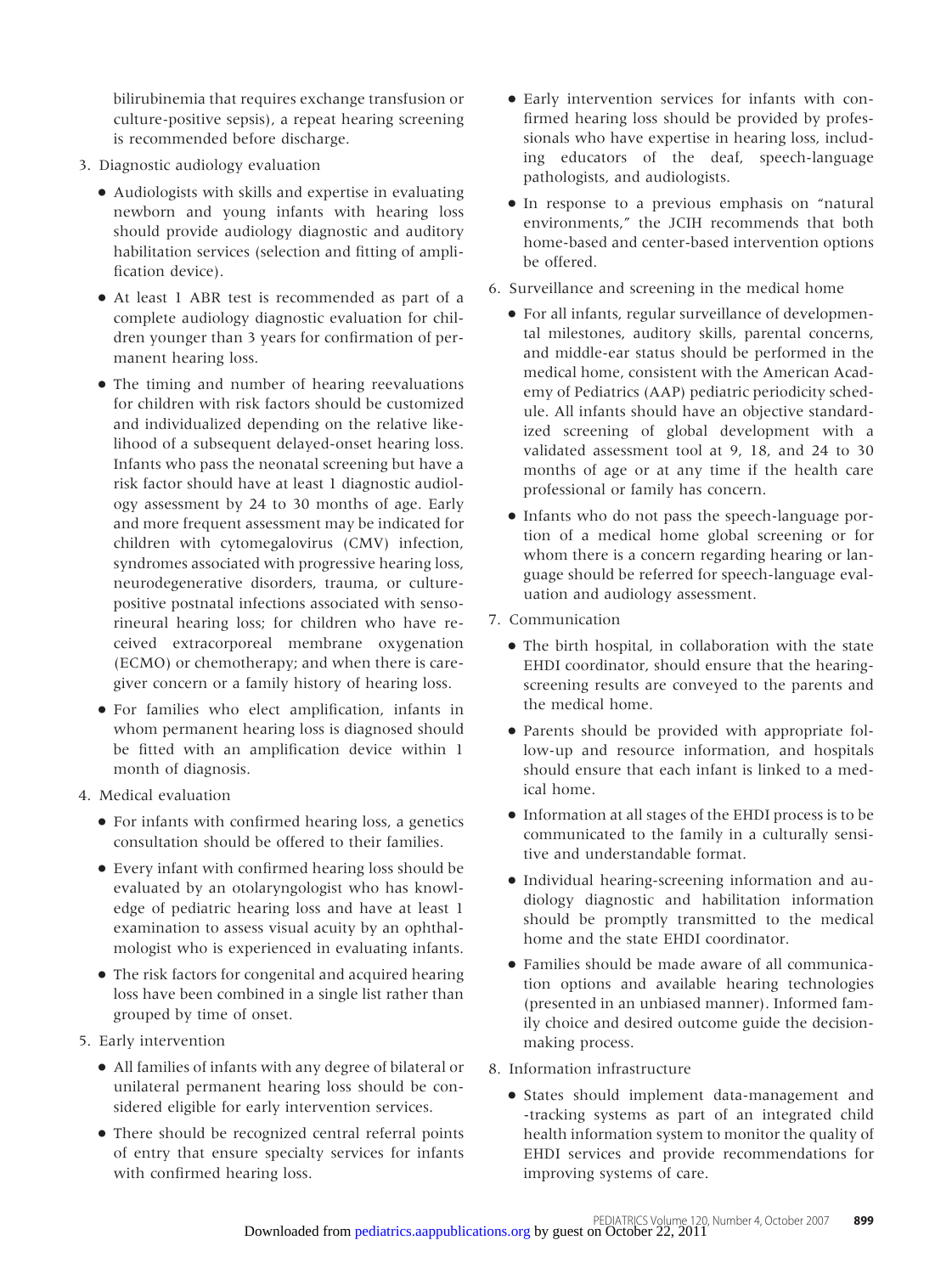● An effective link between health and education professionals is needed to ensure successful transition and to determine outcomes of children with hearing loss for planning and establishing public health policy.

#### **BACKGROUND**

It has long been recognized that unidentified hearing loss at birth can adversely affect speech and language development as well as academic achievement and social-emotional development. Historically, moderate-tosevere hearing loss in young children was not detected until well beyond the newborn period, and it was not unusual for diagnosis of milder hearing loss and unilateral hearing loss to be delayed until children reached school age.

In the late 1980s, Dr C. Everett Koop, then US Surgeon General, on learning of new technology, encouraged detection of hearing loss to be included in the *Healthy People 2000*<sup>4</sup> goals for the nation. In 1988, the Maternal and Child Health Bureau (MCHB), a division of the US Health Resources and Services Administration (HRSA), funded pilot projects in Rhode Island, Utah, and Hawaii to test the feasibility of a universal statewide screening program to screen newborn infants for hearing loss before hospital discharge. The National Institutes of Health, through the National Institute on Deafness and Other Communication Disorders (NIDCD), issued in 1993 a consensus statement on early identification of hearing impairment in infants and young children.<sup>5</sup> In the statement the authors concluded that all infants admitted to the NICU should be screened for hearing loss before hospital discharge and that universal screening should be implemented for all infants within the first 3 months of life.4 In its 1994 position statement, the JCIH endorsed the goal of universal detection of infants with hearing loss and encouraged continuing research and development to improve methods for identification of and intervention for hearing loss.6,7 The AAP released a statement that recommended newborn hearing screening and intervention in 1999.<sup>8</sup> In 2000, citing advances in screening technology, the JCIH endorsed the universal screening of all infants through an integrated, interdisciplinary system of EHDI.3 The *Healthy People 2010* goals included an objective to "increase the proportion of newborns who are screened for hearing loss by one month, have audiological evaluation by 3 months, and are enrolled in appropriate intervention services by 6 months."9

The ensuing years have seen remarkable expansion in newborn hearing screening. At the time of the National Institutes of Health consensus statement, only 11 hospitals in the United States were screening more than 90% of their newborn infants. In 2000, through the support of Representative Jim Walsh (R-NY), Congress authorized the HRSA to develop newborn hearing screening and follow-up services, the Centers for Disease Control and Prevention (CDC) to develop data and tracking systems, and the NIDCD to support research in EHDI. By 2005, every state had implemented a newborn hearingscreening program, and approximately 95% of newborn infants in the United States were screened for hearing loss before hospital discharge. Congress recommended cooperation and collaboration among several federal agencies and advocacy organizations to facilitate and support the development of state EHDI systems.

EHDI programs throughout the United States have demonstrated not only the feasibility of universal newborn hearing screening (UNHS) but also the benefits of early identification and intervention. There is a growing body of literature indicating that when identification and intervention occur at no later than 6 months of age for newborn infants who are deaf or hard of hearing, the infants perform as much as 20 to 40 percentile points higher on school-related measures (vocabulary, articulation, intelligibility, social adjustment, and behavior).10–13 Still, many important challenges remain. Despite the fact that approximately 95% of newborn infants have their hearing screened in the United States, almost half of newborn infants who do not pass the initial screening do not have appropriate follow-up to either confirm the presence of a hearing loss and/or initiate appropriate early intervention services (see www.infanthearing.org, www.cdc.gov/ncbddd/ehdi, and www.nidcd.nih.gov/health).

State EHDI coordinators report system-wide problems including failure to communicate information to families in a culturally sensitive and understandable format at all stages of the EHDI process, lack of integrated state datamanagement and -tracking systems, and a shortage of facilities and personnel with the experience and expertise needed to provide follow-up for infants who are referred from newborn screening programs.14 Available data indicate that a significant number of children who need further assessment do not receive appropriate follow-up evaluations. However, the outlook is improving as EHDI programs focus on the importance of strengthening follow-up and intervention.

#### **PRINCIPLES**

All children with hearing loss should have access to resources necessary to reach their maximum potential. The following principles provide the foundation for effective EHDI systems and have been updated and expanded since the 2000 JCIH position statement.

- 1. All infants should have access to hearing screening using a physiologic measure at no later than 1 month of age.
- 2. All infants who do not pass the initial hearing screening and the subsequent rescreening should have appropriate audiological and medical evaluations to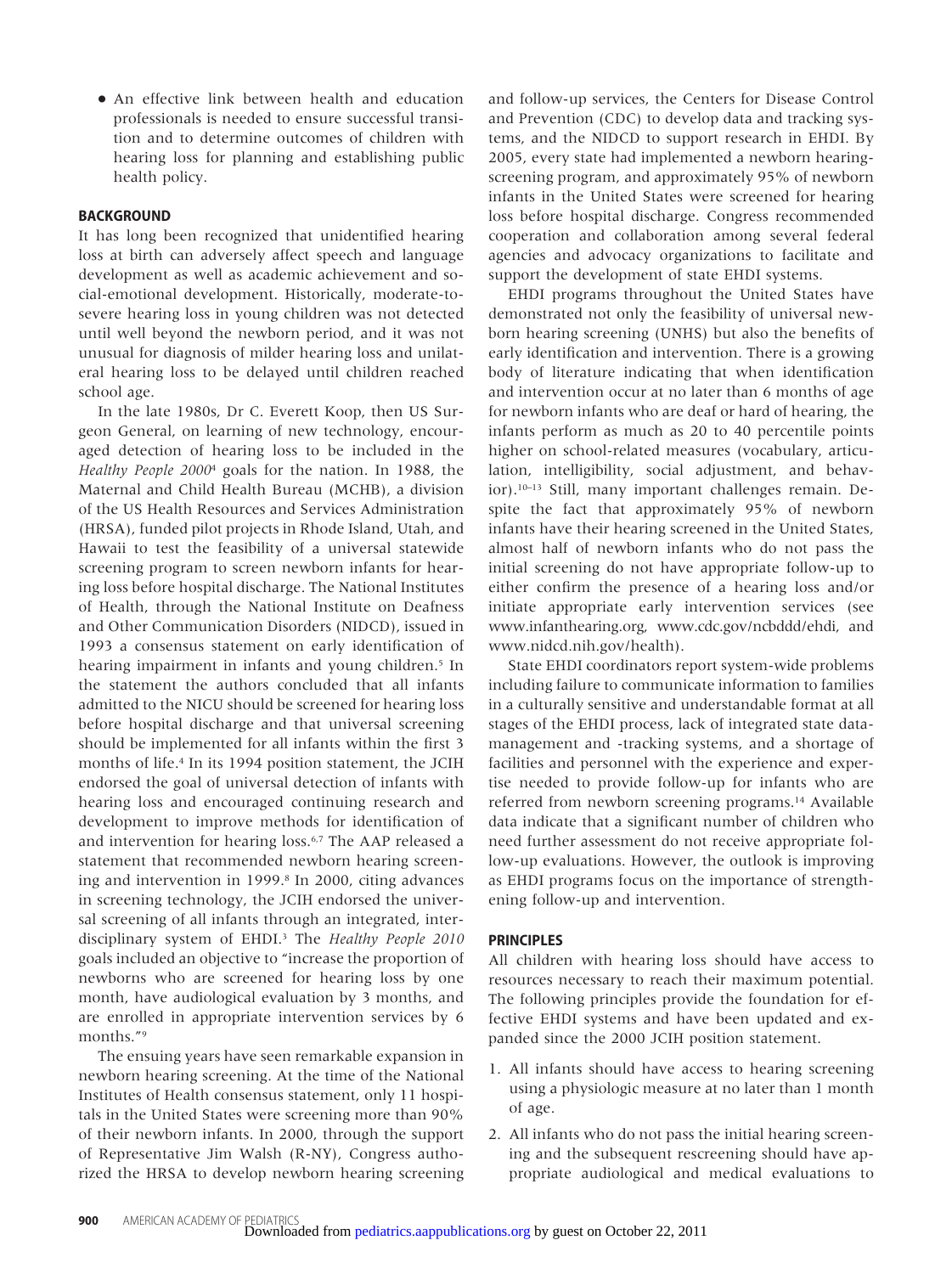confirm the presence of hearing loss at no later than 3 months of age.

- 3. All infants with confirmed permanent hearing loss should receive early intervention services as soon as possible after diagnosis but at no later than 6 months of age. A simplified, single point of entry into an intervention system that is appropriate for children with hearing loss is optimal.
- 4. The EHDI system should be family centered with infant and family rights and privacy guaranteed through informed choice, shared decision-making, and parental consent in accordance with state and federal guidelines. Families should have access to information about all intervention and treatment options and counseling regarding hearing loss.
- 5. The child and family should have immediate access to high-quality technology including hearing aids, cochlear implants, and other assistive devices when appropriate.
- 6. All infants and children should be monitored for hearing loss in the medical home.<sup>15</sup> Continued assessment of communication development should be provided by appropriate professionals to all children with or without risk indicators for hearing loss.
- 7. Appropriate interdisciplinary intervention programs for infants with hearing loss and their families should be provided by professionals who are knowledgeable about childhood hearing loss. Intervention programs should recognize and build on strengths, informed choices, traditions, and cultural beliefs of the families.
- 8. Information systems should be designed and implemented to interface with electronic health charts and should be used to measure outcomes and report the effectiveness of EHDI services at the patient, practice, community, state, and federal levels.

#### **GUIDELINES FOR EHDI PROGRAMS**

The 2007 guidelines were developed to update the 2000 JCIH position statement principles and to support the goals of universal access to hearing screening, evaluation, and intervention for newborn and young infants embodied in *Healthy People 2010*.9 The guidelines provide current information on the development and implementation of successful EHDI systems.

Hearing screening should identify infants with specifically defined hearing loss on the basis of investigations of long-term, developmental consequences of hearing loss in infants, currently available physiologic screening techniques, and availability of effective intervention in concert with established principles of health screening.15–18 Studies have demonstrated that current screening technologies are effective in identifying hearing loss of moderate and greater degree.19 In addition, studies of children with permanent hearing loss indicate that moderate or greater degrees of hearing loss can have significant effects on language, speech, academic, and socialemotional development.20 High-risk target populations also include infants in the NICU, because research data have indicated that this population is at highest risk of having neural hearing loss.21–23

The JCIH, however, is committed to the goal of identifying all degrees and types of hearing loss in childhood and recognizes the developmental consequences of even mild degrees of permanent hearing loss. Recent evidence, however, has suggested that current hearingscreening technologies fail to identify some infants with mild forms of hearing loss.24,25 In addition, depending on the screening technology selected, infants with hearing loss related to neural conduction disorders or "auditory neuropathy/auditory dyssynchrony" may not be detected through a UNHS program. Although the JCIH recognizes that these disorders may result in delayed communication,26–28 currently recommended screening algorithms (ie, use of otoacoustic emission [OAE] testing alone) preclude universal screening for these disorders. Because these disorders typically occur in children who require NICU care, $21$  the JCIH recommends screening this group with the technology capable of detecting auditory neuropathy/dyssynchrony: automated ABR measurement.

All infants, regardless of newborn hearing-screening outcome, should receive ongoing monitoring for development of age-appropriate auditory behaviors and communication skills. Any infant who demonstrates delayed auditory and/or communication skills development, even if he or she passed newborn hearing screening, should receive an audiological evaluation to rule out hearing loss.

#### **Roles and Responsibilities**

The success of EHDI programs depends on families working in partnership with professionals as a wellcoordinated team. The roles and responsibilities of each team member should be well defined and clearly understood. Essential team members are the birth hospital, families, pediatricians or primary health care professionals (ie, the medical home), audiologists, otolaryngologists, speech-language pathologists, educators of children who are deaf or hard of hearing, and other early intervention professionals involved in delivering EHDI services.<sup>29,30</sup> Additional services including genetics, ophthalmology, developmental pediatrics, service coordination, supportive family education, and counseling should be available.<sup>31</sup>

The birth hospital is a key member of the team. The birth hospital, in collaboration with the state EHDI coordinator, should ensure that parents and primary health care professionals receive and understand the hearing-screening results, that parents are provided with appropriate follow-up and resource information, and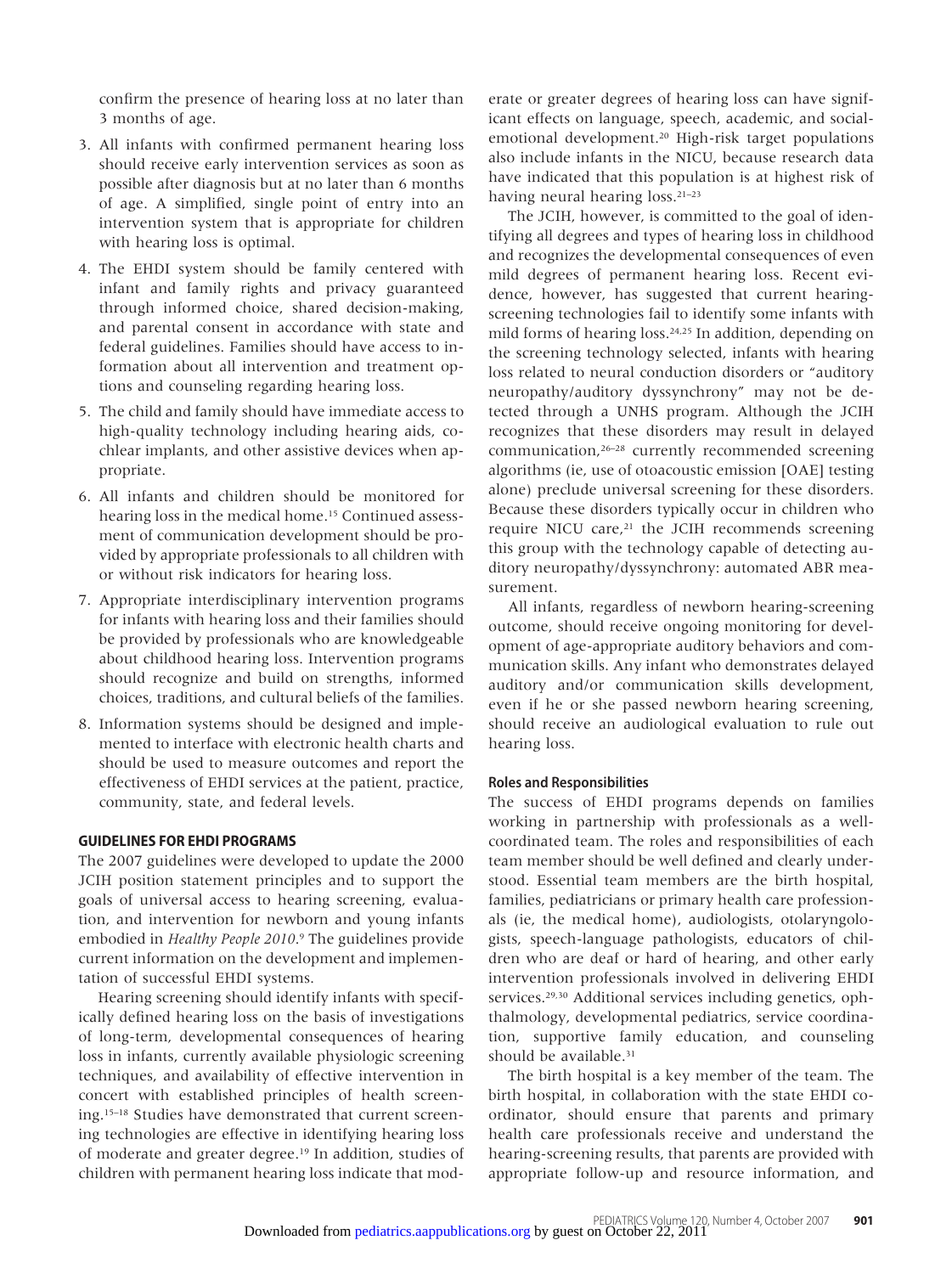that each infant is linked to a medical home.<sup>2</sup> The hospital ensures that hearing-screening information is transmitted promptly to the medical home and appropriate data are submitted to the state EHDI coordinator.

The most important role for the family of an infant who is deaf or hard of hearing is to love, nurture, and communicate with the infant. From this foundation, families usually develop an urgent desire to understand and meet the special needs of their infant. Families gain knowledge, insight, and experience by accessing resources and through participation in scheduled early intervention appointments including audiological, medical, habilitative, and educational sessions. This experience can be enhanced when families choose to become involved with parental support groups, people who are deaf or hard of hearing, and/or their children's deaf or hard-of-hearing peers. Informed family choices and desired outcomes guide all decisions for these children. A vital function of the family's role is ensuring direct access to communication in the home and the daily provision of language-learning opportunities. Over time, the child benefits from the family's modeling of partnerships with professionals and advocating for their rights in all settings. The transfer of responsibilities from families to the child develops gradually and increases as the child matures, growing in independence and self-advocacy.

Pediatricians, family physicians, and other allied health care professionals, working in partnership with parents and other professionals such as audiologists, therapists, and educators, constitute the infant's medical home.2 A medical home is defined as an approach to providing health care services with which care is accessible, family centered, continuous, comprehensive, coordinated, compassionate, and culturally competent. The primary health care professional acts in partnership with parents in a medical home to identify and access appropriate audiology, intervention, and consultative services that are needed to develop a global plan of appropriate and necessary health and habilitative care for infants identified with hearing loss and infants with risk factors for hearing loss. All children undergo surveillance for auditory skills and language milestones. The infant's pediatrician, family physician, or other primary health care professional is in a position to advocate for the child and family.2,16

An audiologist is a person who, by virtue of academic degree, clinical training, and license to practice, is qualified to provide services related to the prevention of hearing loss and the audiological diagnosis, identification, assessment, and nonmedical and nonsurgical treatment of persons with impairment of auditory and vestibular function, and to the prevention of impairments associated with them. Audiologists serve in a number of roles. They provide newborn hearing-screening program development, management, quality assessment, service coordination and referral for audiological diagnosis, and

audiological treatment and management. For the follow-up component, audiologists provide comprehensive audiological diagnostic assessment to confirm the existence of the hearing loss, ensure that parents understand the significance of the hearing loss, evaluate the infant for candidacy for amplification and other sensory devices and assistive technology, and ensure prompt referral to early intervention programs. For the treatment and management component, audiologists provide timely fitting and monitoring of amplification devices.<sup>32</sup> Other audiologists may provide diagnostic and auditory treatment and management services in the educational setting and provide a bridge between the child/family and the audiologist in the clinic setting as well as other service providers. Audiologists also provide services as teachers, consultants, researchers, and administrators.

Otolaryngologists are physicians whose specialty includes determining the etiology of hearing loss; identifying related risk indicators for hearing loss, including syndromes that involve the head and neck; and evaluating and treating ear diseases. An otolaryngologist with knowledge of childhood hearing loss can determine if medical and/or surgical intervention may be appropriate. When medical and/or surgical intervention is provided, the otolaryngologist is involved in the long-term monitoring and follow-up with the infant's medical home. The otolaryngologist provides information and participates in the assessment of candidacy for amplification, assistive devices, and surgical intervention, including reconstruction, bone-anchored hearing aids, and cochlear implantation.

Early intervention professionals are trained in a variety of academic disciplines such as speech-language pathology, audiology, education of children who are deaf or hard of hearing, service coordination, or early childhood special education. All individuals who provide services to infants with hearing loss should have specialized training and expertise in the development of audition, speech, and language. Speech-language pathologists provide both evaluation and intervention services for language, speech, and cognitive-communication development. Educators of children who are deaf or hard of hearing integrate the development of communicative competence within a variety of social, linguistic, and cognitive/academic contexts. Audiologists may provide diagnostic and habilitative services within the individualized family service plan (IFSP) or school-based individualized education plan. To provide the highest quality of intervention, more than 1 provider may be required.

The care coordinator is an integral member of the EHDI team and facilitates the family's transition from screening to evaluation to early intervention.<sup>33</sup> This person must be a professional (eg, social worker, teacher, nurse) who is knowledgeable about hearing loss. The care coordinator incorporates the family's preferences for outcomes into an IFSP as required by federal legisla-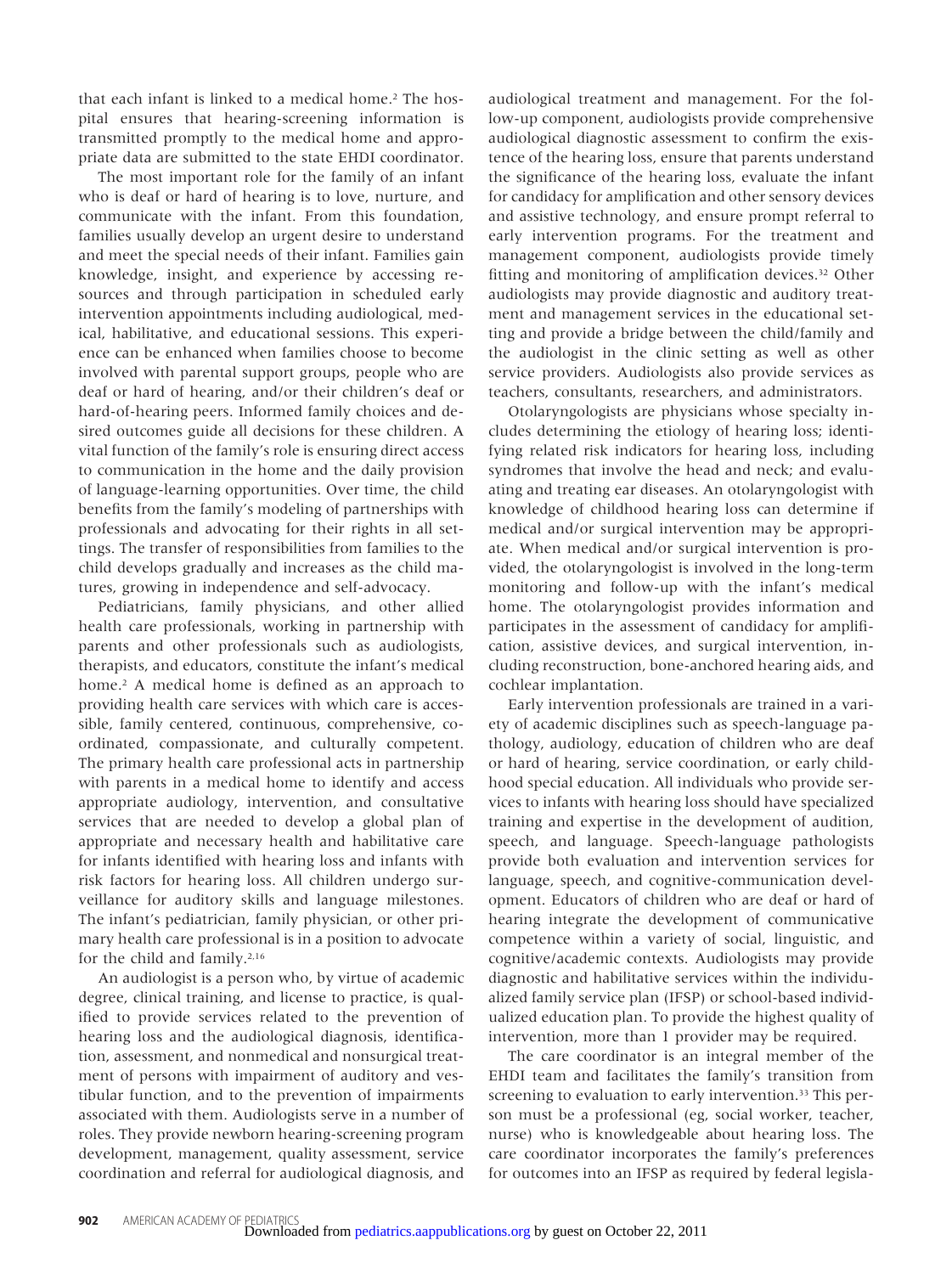tion. The care coordinator supports the family members in their choice of the infant's communicative development. Through the IFSP review, the infant's progress in language, motor, cognitive, and social-emotional development is monitored. The care coordinator assists the family in advocating for the infant's unique developmental needs.

The deaf and hard-of-hearing community includes members with direct experience with signed language, spoken language, hearing-aid and cochlear implant use, and other communication strategies and technologies. Optimally, adults who are deaf or hard-of-hearing should play an integral part in the EHDI program. Both adults and children in the deaf and hard-of-hearing community can enrich the family's experience by serving as mentors and role models. Such mentors have experience in negotiating their way in a hearing world, raising infants or children who are deaf or hard of hearing, and providing families with a full range of information about communication options, assistive technology, and resources that are available in the community.

A successful EHDI program requires collaboration between a variety of public and private institutions and agencies that assume responsibility for specific components (eg, screening, evaluation, intervention). Roles and responsibilities may differ from state to state. Each state has defined a lead coordinating agency with oversight responsibility. The lead coordinating agency in each state should be responsible for identifying the public and private funding sources available to develop, implement, and coordinate EHDI systems.

#### **Hearing Screening**

Multidisciplinary teams of professionals, including audiologists, physicians, and nursing personnel, are needed to establish the UNHS component of EHDI programs. All team members work together to ensure that screening programs are of high quality and are successful. An audiologist should be involved in each component of the hearing-screening program, particularly at the level of statewide implementation and, whenever possible, at the individual hospital level. Hospitals and agencies should also designate a physician to oversee the medical aspects of the EHDI program.

Each team of professionals responsible for the hospital-based UNHS program should review the hospital infrastructure in relationship to the screening program. Hospital-based programs should consider screening technology (ie, OAE or automated ABR testing); validity of the specific screening device; screening protocols, including the timing of screening relative to nursery discharge; availability of qualified screening personnel; suitability of the acoustical and electrical environments; follow-up referral criteria; referral pathways for followup; information management; and quality control and improvement. Reporting and communication protocols must be well defined and include the content of reports to physicians and parents, documentation of results in medical charts, and methods for reporting to state registries and national data sets.

Physiologic measures must be used to screen newborns and infants for hearing loss. Such measures include OAE and automated ABR testing. Both OAE and automated ABR technologies provide noninvasive recordings of physiologic activity underlying normal auditory function, both are easily performed in neonates and infants, and both have been successfully used for UNHS.19,34–37 However, there are important differences between the 2 measures. OAE measurements are obtained from the ear canal by using a sensitive microphone within a probe assembly that records cochlear responses to acoustic stimuli. Thus, OAEs reflect the status of the peripheral auditory system extending to the cochlear outer hair cells. In contrast, ABR measurements are obtained from surface electrodes that record neural activity generated in the cochlea, auditory nerve, and brainstem in response to acoustic stimuli delivered via an earphone. Automated ABR measurements reflect the status of the peripheral auditory system, the eighth nerve, and the brainstem auditory pathway.

Both OAE and ABR screening technologies can be used to detect sensory (cochlear) hearing loss<sup>19</sup>; however, both technologies may be affected by outer or middle-ear dysfunction. Consequently, transient conditions of the outer and middle ear may result in a "failed" screening-test result in the presence of normal cochlear and/or neural function.<sup>38</sup> Moreover, because OAEs are generated within the cochlea, OAE technology cannot be used to detect neural (eighth nerve or auditory brainstem pathway) dysfunction. Thus, neural conduction disorders or auditory neuropathy/dyssynchrony without concomitant sensory dysfunction will not be detected by OAE testing.

Some infants who pass newborn hearing screening will later demonstrate permanent hearing loss.<sup>25</sup> Although this loss may reflect delayed-onset hearing loss, both ABR and OAE screening technologies will miss some hearing loss (eg, mild or isolated frequency region losses).

Interpretive criteria for pass/fail outcomes should reflect clear scientific rationale and should be evidence based.39,40 Screening technologies that incorporate automated-response detection are necessary to eliminate the need for individual test interpretation, to reduce the effects of screener bias or operator error on test outcome, and to ensure test consistency across infants, test conditions, and screening personnel.<sup>41-45</sup> When statistical probability is used to make pass/fail decisions, as is the case for OAE and automated ABR screening devices, the likelihood of obtaining a pass outcome by chance alone is increased when screening is performed repeatedly.<sup>46-48</sup>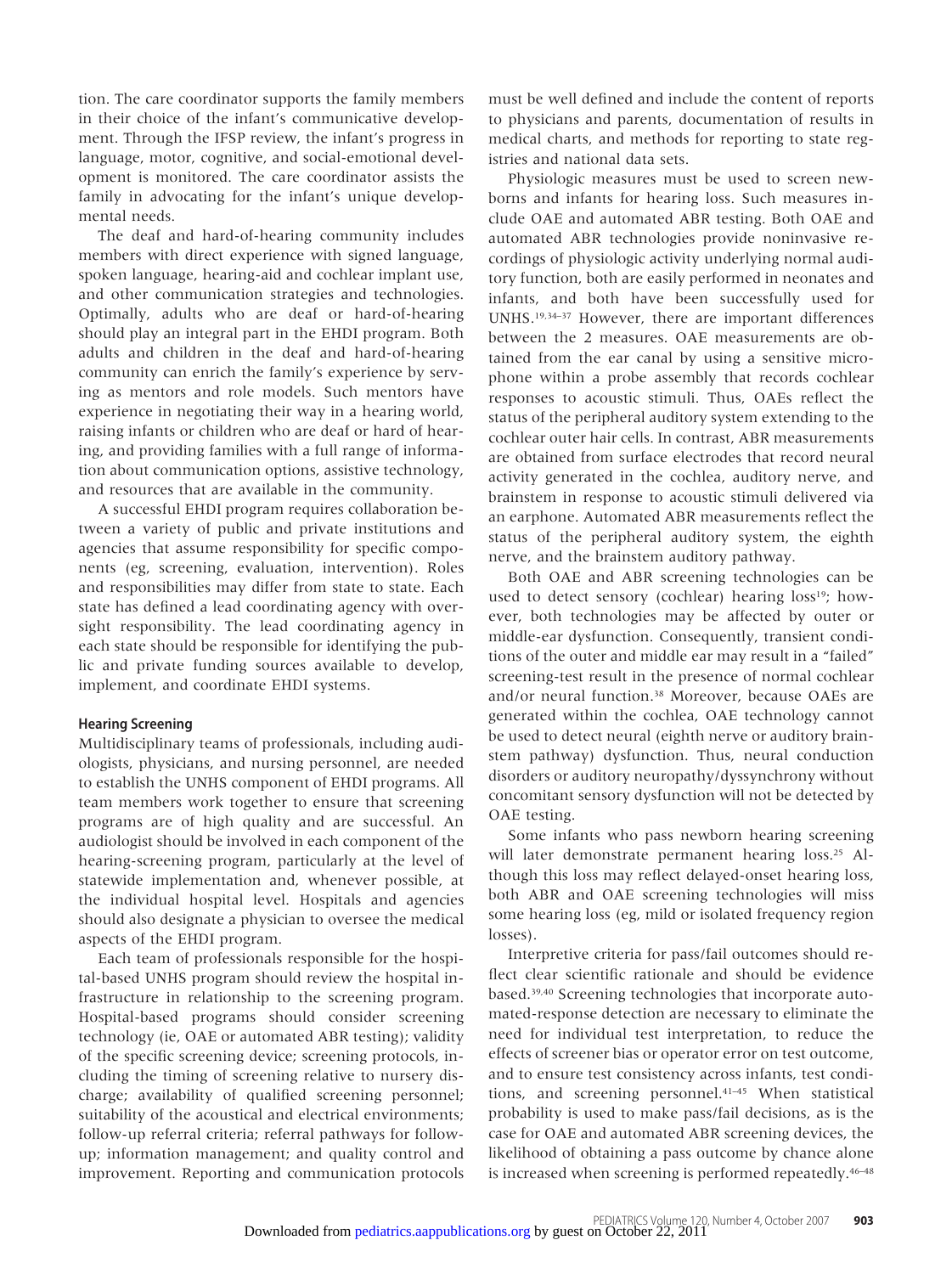This principle must be incorporated into the policies of rescreening.

There are no national standards for the calibration of OAE or ABR instrumentation. Compounding this problem, there is a lack of uniform performance standards. Manufacturers of hearing-screening devices do not always provide sufficient supporting evidence to validate the specific pass/fail criteria and/or automated algorithms used in their instruments.49 In the absence of national standards, audiologists must obtain normative data for the instruments and protocols they use.

The JCIH recognizes that there are important issues differentiating screening performed in the well-infant nursery from that performed in the NICU. Although the goals in each nursery are the same, numerous methodologic and technological issues must be considered in program design and pass/fail criteria.

#### *Screening Protocols in the Well-Infant Nursery*

Many inpatient well-infant screening protocols provide 1 hearing screening and, when necessary, a repeat screening no later than at the time of discharge from the hospital, using the same technology both times. Use of either technology in the well-infant nursery will detect peripheral (conductive and sensory) hearing loss of 40 dB or greater.19 When automated ABR is used as the single screening technology, neural auditory disorders can also be detected.50 Some programs use a combination of screening technologies (OAE testing for the initial screening followed by automated ABR for rescreening [ie, 2-step protocol<sup>5</sup>]) to decrease the fail rate at discharge and the subsequent need for outpatient followup.34,35,37,51–53 With this approach, infants who do not pass an OAE screening but subsequently pass an automated ABR test are considered a screening "pass." Infants in the well-infant nursery who fail automated ABR testing should not be rescreened by OAE testing and "passed," because such infants are presumed to be at risk of having a subsequent diagnosis of auditory neuropathy/dyssynchrony.

#### *Screening Protocols in the NICU*

An NICU is defined as a facility in which a neonatologist provides primary care for the infant. Newborn units are divided into 3 categories:

- Level I: basic care, well-infant nurseries
- Level II: specialty care by a neonatologist for infants at moderate risk of serious complications
- Level III: a unit that provides both specialty and subspecialty care including the provision of life support (mechanical ventilation)

A total of 120 level-II NICUs and 760 level-III NICUs have been identified in the United States by survey, and infants who have spent time in the NICU represent 10% to 15% of the newborn population.<sup>54</sup>

The 2007 JCIH position statement includes neonates at risk of having neural hearing loss (auditory neuropathy/auditory dyssynchrony) in the target population to be identified in the NICU,<sup>55-57</sup> because there is evidence that neural hearing loss results in adverse communication outcomes.22,50 Consequently, the JCIH recommends ABR technology as the only appropriate screening technique for use in the NICU. For infants who do not pass automated ABR testing in the NICU, referral should be made directly to an audiologist for rescreening and, when indicated, comprehensive evaluation, including diagnostic ABR testing, rather than for general outpatient rescreening.

#### *Conveying Test Results*

Screening results should be conveyed immediately to families so that they understand the outcome and the importance of follow-up when indicated. To facilitate this process for families, primary health care professionals should work with EHDI team members to ensure that:

- communications with parents are confidential and presented in a caring and sensitive manner, preferably face-to-face;
- educational materials are developed and disseminated to families that provide accurate information at an appropriate reading level and in a language they are able to comprehend; and
- parents are informed in a culturally sensitive and understandable manner that their infant did not pass screening and informed about the importance of prompt follow-up; before discharge, an appointment should be made for follow-up testing.

To facilitate this process for primary care physicians, EHDI systems should ensure that medical professionals receive:

- the results of the screening test (pass, did not pass, or missed) as documented in the hospital medical chart; and
- communication directly from a representative of the hospital screening program regarding each infant in its care who did not pass or was missed and recommendations for follow-up.

#### *Outpatient Rescreening for Infants Who Do Not Pass the Birth Admission Screening*

Many well-infant screening protocols will incorporate an outpatient rescreening within 1 month of hospital discharge to minimize the number of infants referred for follow-up audiological and medical evaluation. The out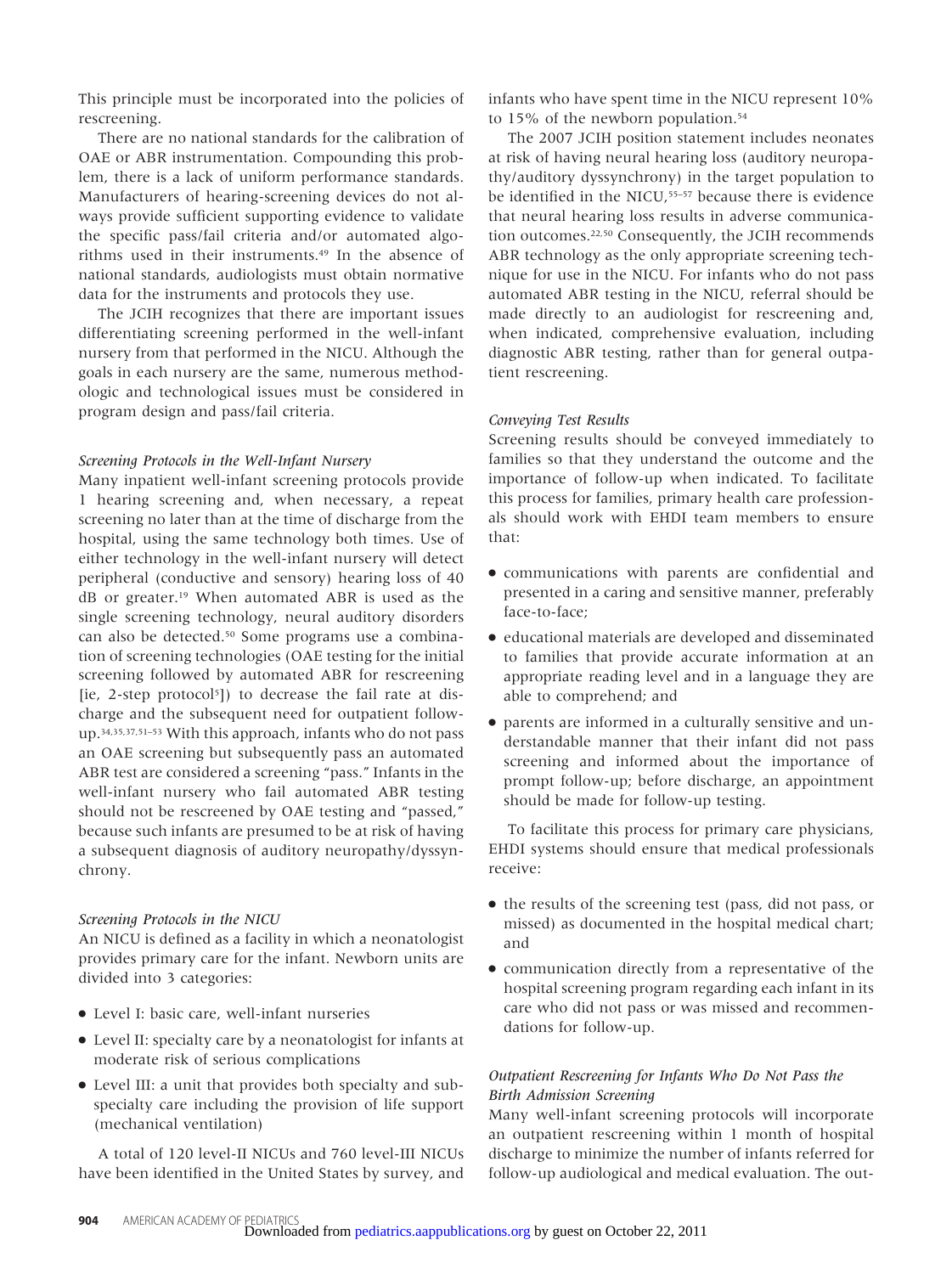patient rescreening should include the testing of both ears, even if only 1 ear failed the inpatient screening.

Outpatient screening at no later than 1 month of age should also be available to infants who were discharged before receiving the birth admission screening or who were born outside a hospital or birthing center. State EHDI coordinators should be aware of some of the following situations under which infants may be lost to the UNHS system:

- Home births and other out-of-hospital births: states should develop a mechanism to systematically offer newborn hearing screening for all out-of-hospital births.
- Across-state-border births: states should develop written collaborative agreements among neighboring states for sharing hearing-screening results and follow-up information.
- Hospital-missed screenings: when infants are discharged before the hearing screening is performed, a mechanism should be in place for the hospital to contact the family and arrange for an outpatient hearing screening.
- Transfers to in-state or out-of-state hospitals: discharge and transfer forms should contain the information of whether a hearing screening was performed and the results of any screening. The recipient hospital should complete a hearing screening if one was not previously performed or if there is a change in medical status or a prolonged hospitalization.
- Readmissions: for readmissions in the first month of life when there are conditions associated with potential hearing loss (eg, hyperbilirubinemia that requires exchange transfusion or culture-positive sepsis), an ABR screening should be performed before discharge.

Additional mechanisms for states to share hearingscreening results and other medical information include (l) incorporating the hearing-screening results in a statewide child health information system and (2) providing combined metabolic screening and hearing-screening results to the primary care physician.

#### **Confirmation of Hearing Loss in Infants Referred From UNHS**

Infants who meet the defined criteria for referral should receive follow-up audiological and medical evaluations with fitting of amplification devices, as appropriate, at no later than 3 months of age. Once hearing loss is confirmed, coordination of services should be expedited by the infant's medical home and Part C coordinating agencies for early intervention services, as authorized by the Individuals With Disabilities Education Act, following the EHDI algorithm developed by the AAP (Appendix 1).

#### *Audiological Evaluation*

Comprehensive audiological evaluation of newborn and young infants who fail newborn hearing screening should be performed by audiologists experienced in pediatric hearing assessment. The initial audiological test battery to confirm a hearing loss in infants must include physiologic measures and, when developmentally appropriate, behavioral methods. Confirmation of an infant's hearing status requires a test battery of audiological test procedures to assess the integrity of the auditory system in each ear, to estimate hearing sensitivity across the speech frequency range, to determine the type of hearing loss, to establish a baseline for further monitoring, and to provide information needed to initiate amplification-device fitting. A comprehensive assessment should be performed on both ears even if only 1 ear failed the screening test.

#### *Evaluation: Birth to 6 Months of Age*

For infants from birth to a developmental age of approximately 6 months, the test battery should include a child and family history, an evaluation of risk factors for congenital hearing loss, and a parental report of the infant's responses to sound. The audiological assessment should include:

- Child and family history.
- A frequency-specific assessment of the ABR using airconducted tone bursts and bone-conducted tone bursts when indicated. When permanent hearing loss is detected, frequency-specific ABR testing is needed to determine the degree and configuration of hearing loss in each ear for fitting of amplification devices.
- Click-evoked ABR testing using both condensation and rarefaction single-polarity stimulus, if there are risk indicators for neural hearing loss (auditory neuropathy/auditory dyssynchrony) such as hyperbilirubinemia or anoxia, to determine if a cochlear microphonic is present.28 Furthermore, because some infants with neural hearing loss have no risk indicators, any infant who demonstrates "no response" on ABR elicited by tone-burst stimuli must be evaluated by a click-evoked ABR.<sup>55</sup>
- Distortion product or transient evoked OAEs.
- Tympanometry using a 1000-Hz probe tone.
- Clinician observation of the infant's auditory behavior as a cross-check in conjunction with electrophysiologic measures. Behavioral observation alone is not adequate for determining whether hearing loss is present in this age group, and it is not adequate for the fitting of amplification devices.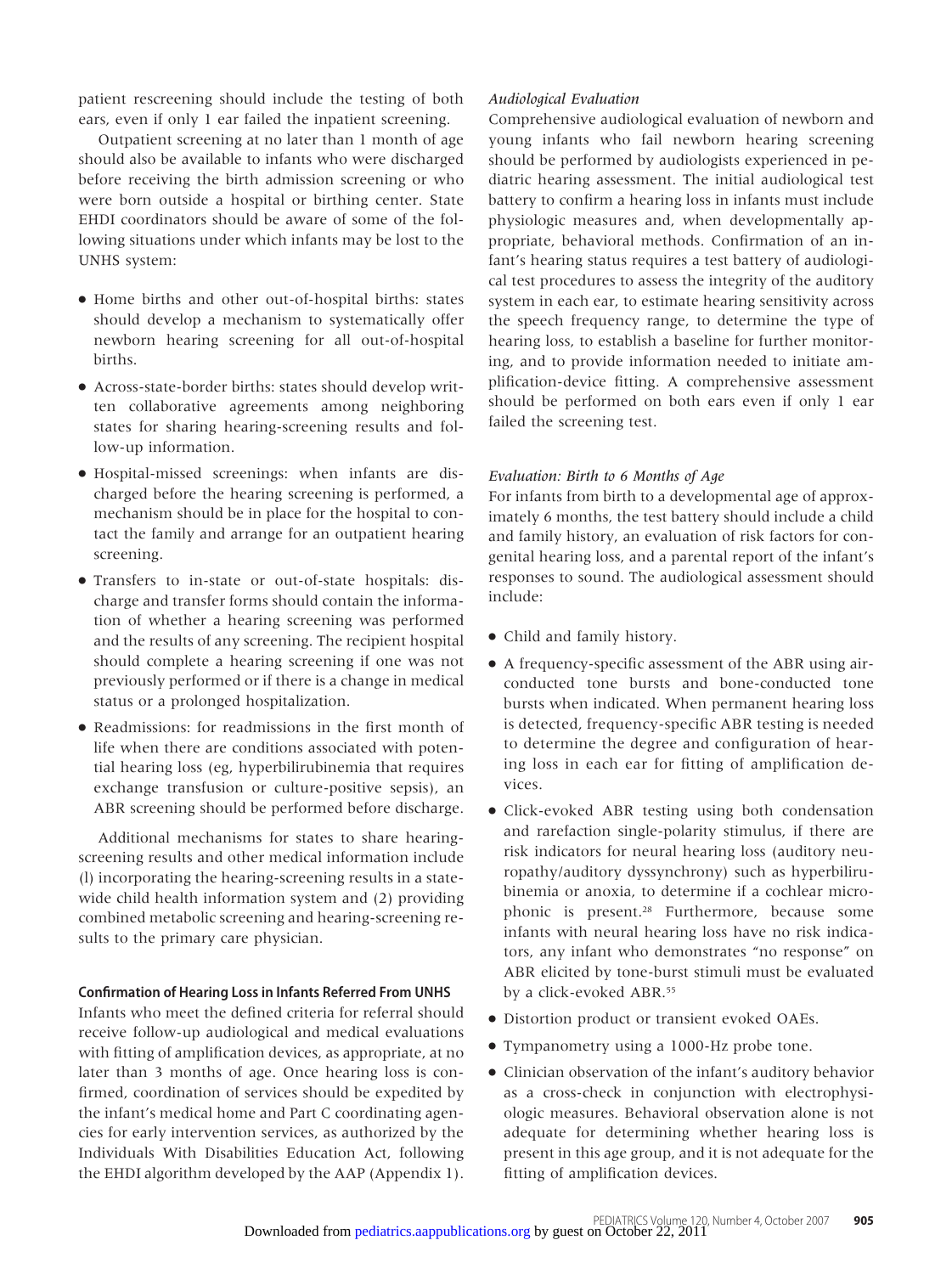#### *Evaluation: 6 to 36 Months of Age*

For subsequent testing of infants and toddlers at developmental ages of 6 to 36 months, the confirmatory audiological test battery includes:

- Child and family history.
- Parental report of auditory and visual behaviors and communication milestones.
- Behavioral audiometry (either visual reinforcement or conditioned-play audiometry, depending on the child's developmental level), including pure-tone audiometry across the frequency range for each ear and speech-detection and -recognition measures.
- OAE testing.
- Acoustic immittance measures (tympanometry and acoustic reflex thresholds).
- ABR testing if responses to behavioral audiometry are not reliable or if ABR testing has not been performed in the past.

#### *Other Audiological Test Procedures*

At this time, there is insufficient evidence for use of the auditory steady-state response as the sole measure of auditory status in newborn and infant populations.<sup>58</sup> Auditory steady-state response is a new evoked-potential test that can accurately measure auditory sensitivity beyond the limits of other test methods. It can determine frequency-specific thresholds from 250 Hz to 8 kHz. Clinical research is being performed to investigate its potential use in the standard pediatric diagnostic test battery. Similarly, there are insufficient data for routine use of acoustic middle-ear muscle reflexes in the initial diagnostic assessment of infants younger than 4 months.59 Both tests could be used to supplement the battery or could be included at older ages. Emerging technologies, such as broad-band reflectance, may be used to supplement conventional measures of middleear status (tympanometry and acoustic reflexes) as the technology becomes more widely available.<sup>59</sup>

#### *Medical Evaluation*

Every infant with confirmed hearing loss and/or middleear dysfunction should be referred for otologic and other medical evaluation. The purpose of these evaluations is to determine the etiology of hearing loss, to identify related physical conditions, and to provide recommendations for medical/surgical treatment as well as referral for other services. Essential components of the medical evaluation include clinical history, family history of childhood-onset permanent hearing loss, identification of syndromes associated with early- or late-onset permanent hearing loss, a physical examination, and indicated radiologic and laboratory studies (including genetic testing). Portions of the medical evaluation, such as urine culture for CMV, a leading cause of hearing loss, might even begin in the birth hospital, particularly for infants who spend time in the NICU.<sup>60-62</sup>

#### *Pediatrician/Primary Care Physician*

The infant's pediatrician or other primary health care professional is responsible for monitoring the general health, development, and well-being of the infant. In addition, the primary care physician must assume responsibility to ensure that the audiological assessment is conducted on infants who do not pass screening and must initiate referrals for medical specialty evaluations necessary to determine the etiology of the hearing loss. Middle-ear status should be monitored, because the presence of middle-ear effusion can further compromise hearing. The primary care physician must partner with other specialists, including the otolaryngologist, to facilitate coordinated care for the infant and family. Because 30% to 40% of children with confirmed hearing loss will demonstrate developmental delays or other disabilities, the primary care physician should closely monitor developmental milestones and initiate referrals related to suspected disabilities.<sup>63</sup> The medical home algorithm for management of infants with either suspected or proven permanent hearing loss is provided in Appendix 1.15

The pediatrician or primary care physician should review every infant's medical and family history for the presence of risk indicators that require monitoring for delayed-onset or progressive hearing loss and should ensure that an audiological evaluation is completed for children at risk of hearing loss at least once by 24 to 30 months of age, regardless of their newborn screening results.25 Infants with specific risk factors, such as those who received ECMO therapy and those with CMV infection, are at increased risk of delayed-onset or progressive hearing loss<sup>64-67</sup> and should be monitored closely. In addition, the primary care physician is responsible for ongoing surveillance of parent concerns about language and hearing, auditory skills, and developmental milestones of all infants and children regardless of risk status, as outlined in the pediatric periodicity schedule published by the AAP.16

Children with cochlear implants may be at increased risk of acquiring bacterial meningitis compared with children in the general US population.<sup>68</sup> The CDC recommends that all children with, and all potential recipients of, cochlear implants follow specific recommendations for pneumococcal immunization that apply to cochlear implant users and that they receive age-appropriate *Haemophilus influenzae* type b vaccines. Recommendations for the timing and type of pneumococcal vaccine vary with age and immunization history and should be discussed with a health care professional.69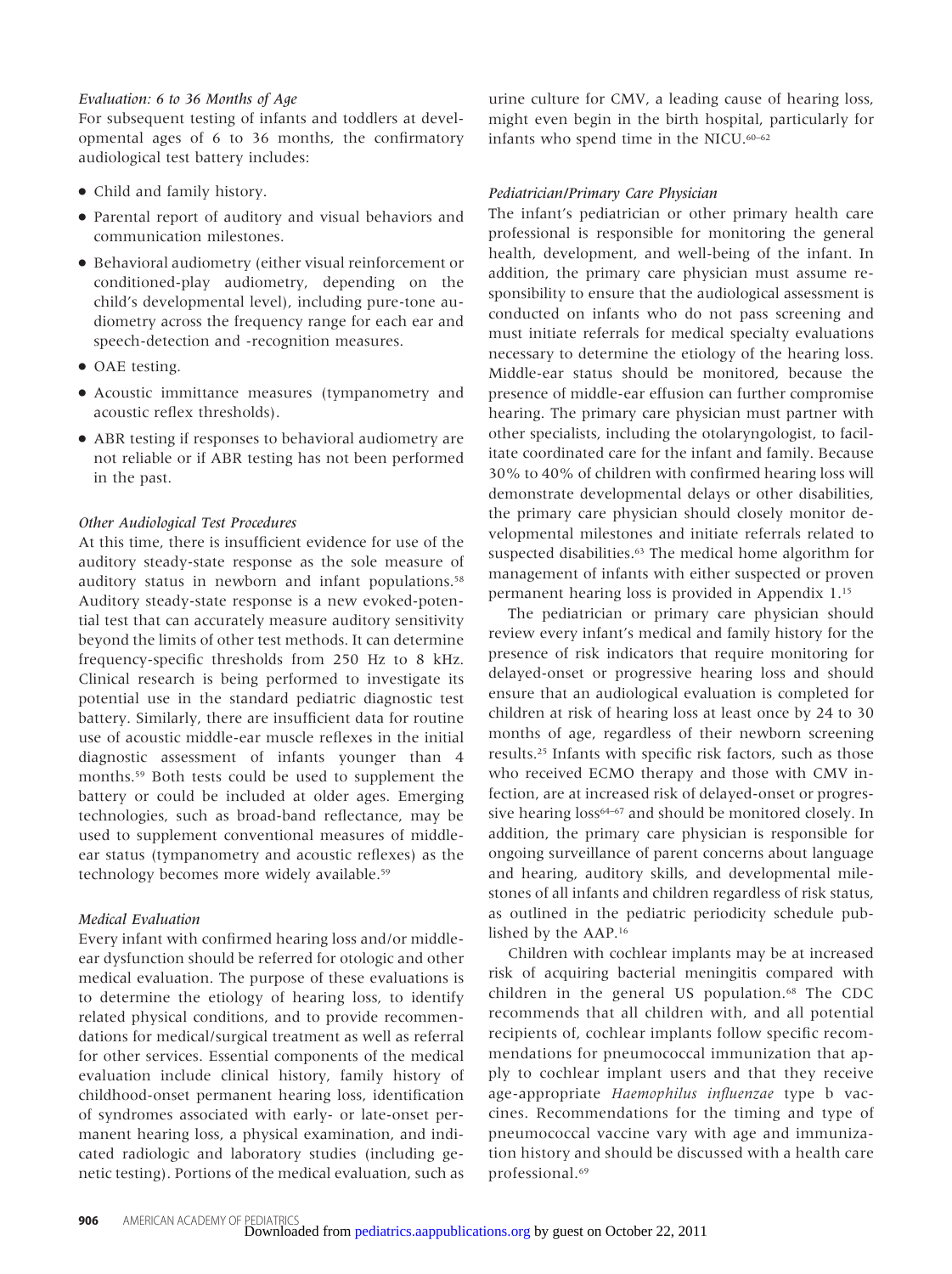#### *Otolaryngologist*

Otolaryngologists are physicians and surgeons who diagnose, treat, and manage a wide range of diseases of the head and neck and specialize in treating hearing and vestibular disorders. They perform a full medical diagnostic evaluation of the head and neck, ears, and related structures, including a comprehensive history and physical examination, leading to a medical diagnosis and appropriate medical and surgical management. Often, a hearing or balance disorder is an indicator of, or related to, a medically treatable condition or an underlying systemic disease. Otolaryngologists work closely with other dedicated professionals, including physicians, audiologists, speech-language pathologists, educators, and others, in caring for patients with hearing, balance, voice, speech, developmental, and related disorders.

The otolaryngologist's evaluation includes a comprehensive history to identify the presence of risk factors for early-onset childhood permanent hearing loss, such as family history of hearing loss, having been admitted to the NICU for more than 5 days, and having received ECMO (see Appendix 2).<sup>70,71</sup>

A complete head and neck examination for craniofacial anomalies should document defects of the auricles, patency of the external ear canals, and status of the eardrum and middle-ear structures. Atypical findings on eye examination, including irises of 2 different colors or abnormal positioning of the eyes, may signal a syndrome that includes hearing loss. Congenital permanent conductive hearing loss may be associated with craniofacial anomalies that are seen in disorders such as Crouzon disease, Klippel-Feil syndrome, and Goldenhar syndrome.72 The assessment of infants with these congenital anomalies should be coordinated with a clinical geneticist.

In large population studies, at least 50% of congenital hearing loss has been designated as hereditary, and nearly 600 syndromes and 125 genes associated with hearing loss have already been identified.<sup>72,73</sup> The evaluation, therefore, should include a review of family history of specific genetic disorders or syndromes, including genetic testing for gene mutations such as *GJB2* (connexin-26), and syndromes commonly associated with early-onset childhood sensorineural hearing loss72,74–76 (Appendix 2). As the widespread use of newly developed conjugate vaccines decreases the prevalence of infectious etiologies such as measles, mumps, rubella, *H influenzae* type b, and childhood meningitis, the percentage of each successive cohort of early-onset hearing loss attributable to genetic etiologies can be expected to increase, prompting recommendations for early genetic evaluations. Approximately 30% to 40% of children with hearing loss have associated disabilities, which can be of importance in patient management. The decision to obtain genetic testing depends on informed family choice in conjunction with standard confidentiality guidelines.77

In the absence of a genetic or established medical cause, a computed tomography scan of the temporal bones may be performed to identify cochlear abnormalities, such as Mondini deformity with an enlarged vestibular aqueduct, which have been associated with progressive hearing loss. Temporal bone imaging studies may also be used to assess potential candidacy for surgical intervention, including reconstruction, bone-anchored hearing aid, and cochlear implantation. Recent data have shown that some children with electrophysiologic evidence suggesting auditory neuropathy/dyssynchrony may have an absent or abnormal cochlear nerve that may be detected with MRI.78

Historically, an extensive battery of laboratory and radiographic studies was routinely recommended for newborn infants and children with newly diagnosed sensorineural hearing loss. However, emerging technologies for the diagnosis of genetic and infectious disorders have simplified the search for a definitive diagnosis, which obviates the need for costly diagnostic evaluations in some instances.70,71,79

If, after an initial evaluation, the etiology remains uncertain, an expanded multidisciplinary evaluation protocol including electrocardiography, urinalysis, testing for CMV, and further radiographic studies is indicated. The etiology of neonatal hearing loss, however, may remain uncertain in as many as 30% to 40% of children. Once hearing loss is confirmed, medical clearance for hearing aids and initiation of early intervention should not be delayed while this diagnostic evaluation is in process. Careful longitudinal monitoring to detect and promptly treat coexisting middle-ear effusions is an essential component of ongoing otologic management of these children.

#### *Other Medical Specialists*

The medical geneticist is responsible for the interpretation of family history data, the clinical evaluation and diagnosis of inherited disorders, the performance and assessment of genetic tests, and the provision of genetic counseling. Geneticists or genetic counselors are qualified to interpret the significance and limitations of new tests and to convey the current status of knowledge during genetic counseling. All families of children with confirmed hearing loss should be offered, and may benefit from, a genetics evaluation and counseling. This evaluation can provide families with information on etiology of hearing loss, prognosis for progression, associated disorders (eg, renal, vision, cardiac), and likelihood of recurrence in future offspring. This information may influence parents' decision-making regarding intervention options for their child.

Every infant with a confirmed hearing loss should have an evaluation by an ophthalmologist to document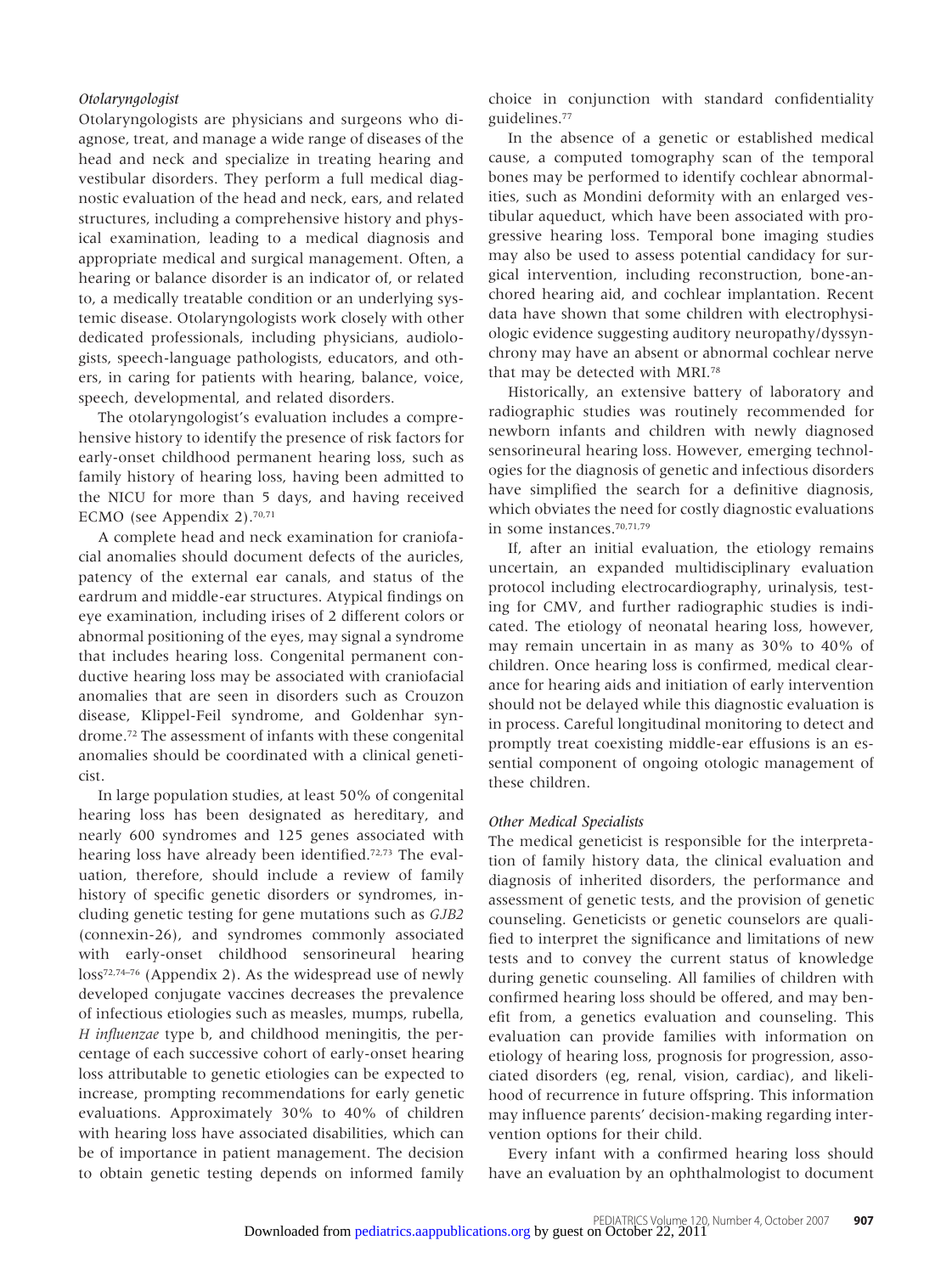visual acuity and rule out concomitant or late-onset vision disorders such as Usher syndrome.1,80 Indicated referrals to other medical subspecialists, including developmental pediatricians, neurologists, cardiologists, and nephrologists, should be facilitated and coordinated by the primary health care professional.

#### **Early Intervention**

Before newborn hearing screening was instituted universally, children with severe-to-profound hearing loss, on average, completed the 12th grade with a 3rd- to 4th-grade reading level and language levels of a 9- to 10-year-old hearing child.81 In contrast, infants and children with mild-to-profound hearing loss who are identified in the first 6 months of life and provided with immediate and appropriate intervention have significantly better outcomes than later-identified infants and children in vocabulary development,<sup>82,83</sup> receptive and expressive language,<sup>12,84</sup> syntax,<sup>85</sup> speech production,<sup>13,86-88</sup> and social-emotional development.<sup>89</sup> Children enrolled in early intervention within the first year of life have also been shown to have language development within the normal range of development at 5 years of age.31,90

Therefore, according to federal guidelines, once any degree of hearing loss is diagnosed in a child, a referral should be initiated to an early intervention program within 2 days of confirmation of hearing loss (CFR 303.321d). The initiation of early intervention services should begin as soon as possible after diagnosis of hearing loss but at no later than 6 months of age. Even when the hearing status is not determined to be the primary disability, the family and child should have access to intervention with a provider who is knowledgeable about hearing loss.91

UNHS programs have been instituted throughout the United States for the purpose of preventing the significant and negative effects of hearing loss on the cognitive, language, speech, auditory, social-emotional, and academic development of infants and children. To achieve this goal, hearing loss must be identified as quickly as possible after birth, and appropriate early intervention must be available to all families and infants with permanent hearing loss. Some programs have demonstrated that most children with hearing loss and no additional disabilities can achieve and maintain language development within the typical range of children who have normal hearing.12,13,85,90 Because these studies were descriptive and not causal studies, the efficacy of specific components of intervention cannot be separated from the total provision of comprehensive services. Thus, the family-centered philosophy, the intensity of services, the experience and training of the provider, the method of communication, the curricula, the counseling procedures, the parent support and advocacy, and the deaf and hard-of-hearing support and advocacy are all variables with unknown effects on the overall outcomes of any individual child. The key component of providing quality services is the expertise of the provider specific to hearing loss. These services may be provided in the home, a center, or a combination of the 2 locations.

The term "intervention services" is used to describe any type of habilitative, rehabilitative, or educational program provided to children with hearing loss. In some cases of mild hearing losses, amplification technology may be the only service provided. Some parents choose only developmental assessment or occasional consultation, such as parents with infants who have unilateral hearing losses. Children with high-frequency losses and normal hearing in the low frequencies may only be seen by a speech-language pathologist, and those with significant bilateral sensorineural hearing losses might be seen by an educator of the deaf and receive additional services.

#### *Principles of Early Intervention*

To ensure informed decision-making, parents of infants with newly diagnosed hearing loss should be offered opportunities to interact with other families who have infants or children with hearing loss as well as adults and children who are deaf or hard of hearing. In addition, parents should also be offered access to professional, educational, and consumer organizations and provided with general information on child development, language development, and hearing loss. A number of principles and guidelines have been developed that offer a framework for quality early intervention service delivery systems for children who are deaf or hard of hearing and their families.<sup>92</sup> Foundational characteristics of developing and implementing early intervention programs include a family-centered approach, culturally responsive practices, collaborative professional-family relationships and strong family involvement, developmentally appropriate practice, interdisciplinary assessment, and community-based provision of services.

#### *Designated Point of Entry*

States should develop a single point of entry into intervention specific for hearing impairment to ensure that, regardless of geographic location, all families who have infants or children with hearing loss receive information about a full range of options regarding amplification and technology, communication and intervention, and accessing appropriate counseling services. This state system, if separate from the state's Part C system, should integrate and partner with the state's Part C program. Parental consent must be obtained according to state and federal requirements to share the IFSP information with providers and transmit data to the state EHDI coordinator.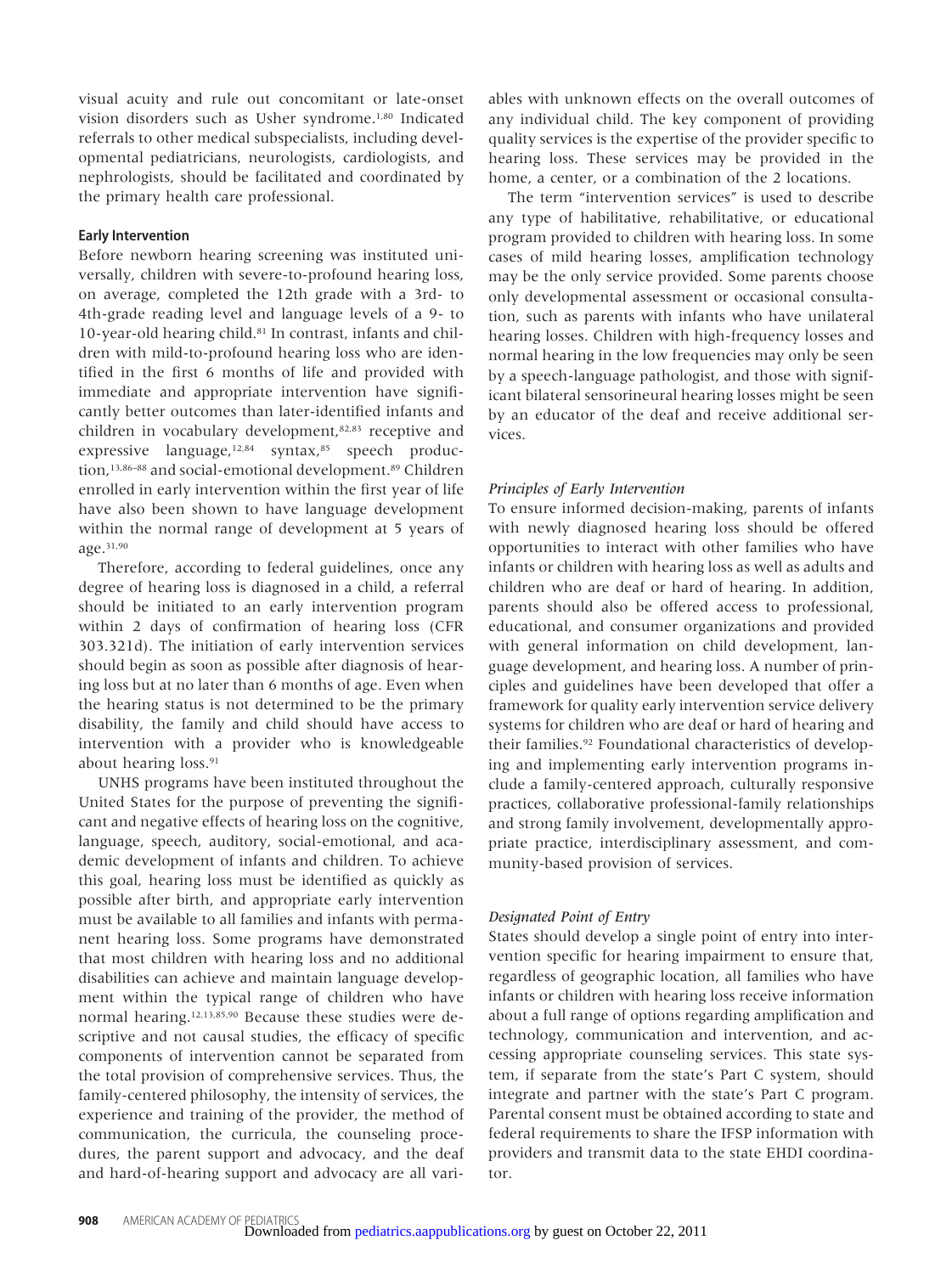#### *Regular Developmental Assessment*

To ensure accountability, individual, community, and state health and educational programs should assume the responsibility for coordinated, ongoing measurement and improvement of EHDI process outcomes. Early intervention programs must assess the language, cognitive skills, auditory skills, speech, vocabulary, and socialemotional development of all children with hearing loss at 6-month intervals during the first 3 years of life by using assessment tools that have been standardized on children with normal hearing and norm-referenced assessment tools that are appropriate to measure progress in verbal and visual language.

The primary purpose of regular developmental monitoring is to provide valuable information to parents about the rate of their child's development as well as programmatic feedback concerning curriculum decisions. Families also become knowledgeable about expectations and milestones of typical development of hearing children. Studies have shown that valid and reliable documentation of developmental progress is possible through parent questionnaires, analysis of videotaped conversational interactions, and clinically administered assessments.\* Documentation of developmental progress should be provided on a regular basis to parents and, with parental release of information, to the medical home and audiologist. Although criterion-referenced checklists may provide valuable information for establishing intervention strategies and goals, these assessment tools alone are not sufficient for parents and intervention professionals to determine if a child's developmental progress is comparable with his or her hearing peers.

#### *Opportunities for Interaction With Other Parents of Children With Hearing Loss*

Intervention professionals should seek to involve parents at every level of the EHDI process and develop true and meaningful partnerships with parents. To reflect the value of the contributions that selected parents make to development and program components, these parents should be paid as contributing staff members. Parent representatives should be included in all advisory board activities. In many states, parents have been integral and often have taken leadership roles in the development of policy, resource material, communication mechanisms, mentoring and advocacy opportunities, dissemination of information, and interaction with the deaf community and other individuals who are deaf or hard of hearing. Parents, often in partnership with people who are deaf and hard of hearing, have also participated in the training of professionals. They should be participants in the regular assessment of program services to ensure ongoing improvement and quality assurance.

#### *Opportunities for Interaction With Individuals Who Are Deaf or Hard of Hearing*

Intervention programs should include opportunities for involvement of individuals who are deaf or hard of hearing in all aspects of EHDI programs. Because intervention programs serve children with mild-to-profound, unilateral or bilateral, permanent conductive, and sensory or neural hearing disorders, role models who are deaf or hard of hearing can be significant assets to an intervention program. These individuals can serve on state EHDI advisory boards and be trained as mentors for families and children with hearing loss who choose to seek their support. Almost all families choose at some time during their early childhood programs to seek out both adults and child peers with hearing loss. Programs should ensure that these opportunities are available and can be delivered to families through a variety of communications means, such as Web sites, e-mail, newsletters, videos, retreats, picnics and other social events, and educational forums for parents.

#### *Provision of Communication Options*

Research studies thus far of early-identified infants with hearing loss have not found significant differences in the developmental outcomes by method of communication when measured at 3 years of age.† Therefore, a range of options should be offered to families in a nonbiased manner. In addition, there have been reports of children with successful outcomes for each of the different methods of communication. The choice is a dynamic process on a continuum, differs according to the individual needs of each family, and can be adjusted as necessary on the basis of a child's rate of progress in developing communication skills. Programs need to provide families with access to skilled and experienced early intervention professionals to facilitate communication and language development in the communication option chosen by the family.

#### *Skills of the Early Intervention Professional*

All studies with successful outcomes reported for earlyidentified children who are deaf or hard of hearing have intervention provided by specialists who are trained in parent-infant intervention services.<sup>12,90,97</sup> Early intervention programs should develop mechanisms to ensure that early intervention professionals have special skills necessary for providing families with the highest quality of service specific to children with hearing loss. Professionals with a background in deaf education, audiology, and speech-language pathology will typically have the skills needed for providing intervention services. Professionals should be highly qualified in their respective fields and should be skilled communicators who are knowledgeable and sensitive to the importance of en-

<sup>\*</sup>Refs 10 –13, 51, 85, 87–90, and 93–96. †Refs 10 –13, 85, 87, 88, 90, 93, and 96.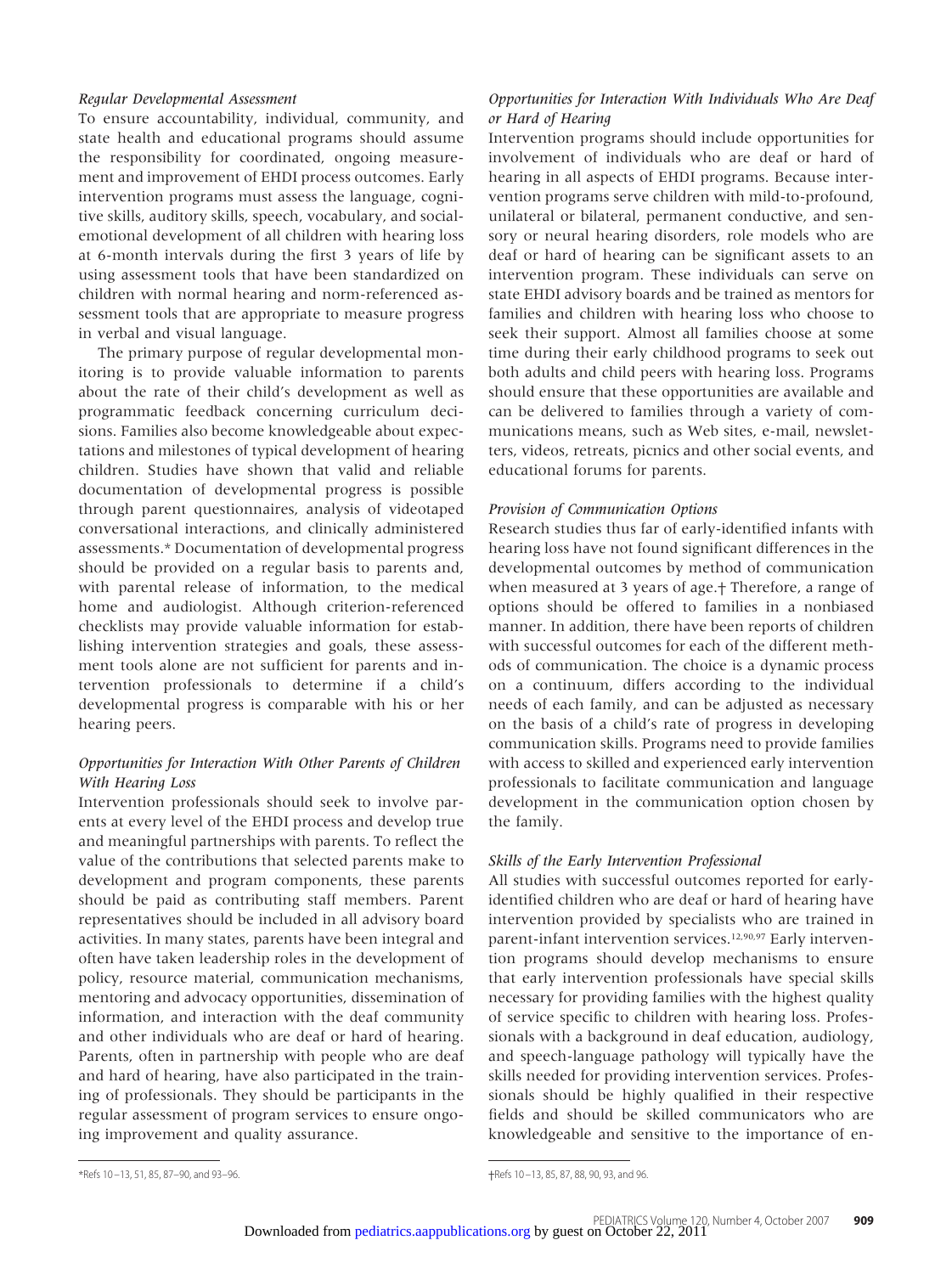hancing families' strengths and supporting their priorities. When early intervention professionals have knowledge of the principles of adult learning, it increases their success with parents and other professionals.

#### *Quality of Intervention Services*

Children with confirmed hearing loss and their families have the right to prompt access to quality intervention services. For newborn infants with confirmed hearing loss, enrollment into intervention services should begin as soon after hearing-loss confirmation as possible and no later than 6 months of age. Successful early intervention programs (1) are family centered, (2) provide families with unbiased information on all options regarding approaches to communication, (3) monitor development at 6-month intervals with norm-referenced instruments, (4) include individuals who are deaf or hard of hearing, (5) provide services in a natural environment in the home or in the center, (6) offer high-quality service regardless of where the family lives, (7) obtain informed consent, (8) are sensitive to cultural and language differences and provide accommodations as needed, and (9) conduct annual surveys of parent satisfaction.

#### *Intervention for Special Populations of Infants and Young Children*

Developmental monitoring should also occur at regular 6-month intervals for special populations of children with hearing loss, including those with minimal and mild bilateral hearing loss,<sup>98</sup> unilateral hearing loss,<sup>99,100</sup> and neural hearing loss,<sup>22</sup> because these children are at risk of having speech and language delay. Research findings indicate that approximately one third of children with permanent unilateral loss experience significant language and academic delays.<sup>99-101</sup>

#### *Audiological Habilitation*

Most infants and children with bilateral hearing loss and many with unilateral hearing loss benefit from some form of personal amplification device.<sup>32</sup> If the family chooses personal amplification for its infant, hearing-aid selection and fitting should occur within 1 month of initial confirmation of hearing loss even when additional audiological assessment is ongoing. Audiological habilitation services should be provided by an audiologist who is experienced with these procedures. Delay between confirmation of the hearing loss and fitting of an amplification device should be minimized.51,102

Hearing-aid fitting proceeds optimally when the results of physiologic audiological assessment including diagnostic ABR, OAE, and tympanometry and medical examination are in accord. For infants who are below a developmental age of 6 months, hearing-aid selection will be based on physiologic measures alone. Behavioral threshold assessment with visual reinforcement audiometry should be obtained as soon as possible to crosscheck and augment physiologic findings (see www.audiology.org).

The goal of amplification-device fitting is to provide the infant with maximum access to all of the acoustic features of speech within an intensity range that is safe and comfortable. That is, amplified speech should be comfortably above the infant's sensory threshold but below the level of discomfort across the speech frequency range for both ears. To accomplish this in infants, amplification-device selection, fitting, and verification should be based on a prescriptive procedure that incorporates individual real-ear measures that account for each infant's ear-canal acoustics and hearing loss.<sup>32</sup> Validation of the benefits of amplification, particularly for speech perception, should be examined in the clinical setting as well as in the child's typical listening environments. Complementary or alternative technology, such as frequency modulation (FM) systems or cochlear implants, may be recommended as the primary and/or secondary listening device depending on the degree of the infant's hearing loss, the goals of auditory habilitation, the infant's acoustic environments, and the family's informed choices.3 Monitoring of amplification, as well as the long-term validation of the appropriateness of the individual habilitation program, requires ongoing audiological assessment along with electroacoustic, realear, and functional checks of the hearing instruments. As the hearing loss becomes more specifically defined through audiological assessments and as the child's earcanal acoustics change with growth, refinement of the individual prescriptive hearing-aid gain and output targets is necessary. Monitoring also includes periodic validation of communication, social-emotional, and cognitive development and, later, academic performance to ensure that progress is commensurate with the child's abilities. It is possible that infants and young children with measurable residual "hearing" (auditory responses) and well-fit amplification devices may fail to develop auditory skills necessary for successful spoken communication. Ongoing validation of the amplification device is accomplished through interdisciplinary evaluation and collaboration with the early intervention team and family.

Cochlear implantation should be given careful consideration for any child who seems to receive limited benefit from a trial with appropriately fitted hearing aids. According to US Food and Drug Administration guidelines, infants with profound bilateral hearing loss are candidates for cochlear implantation at 12 months of age and children with bilateral severe hearing loss are eligible at 24 months of age. The presence of developmental conditions (eg, developmental delay, autism) in addition to hearing loss should not, as a rule, preclude the consideration of cochlear implantation for an infant or child who is deaf. Benefits from hearing aids and cochlear implants in children with neural hearing loss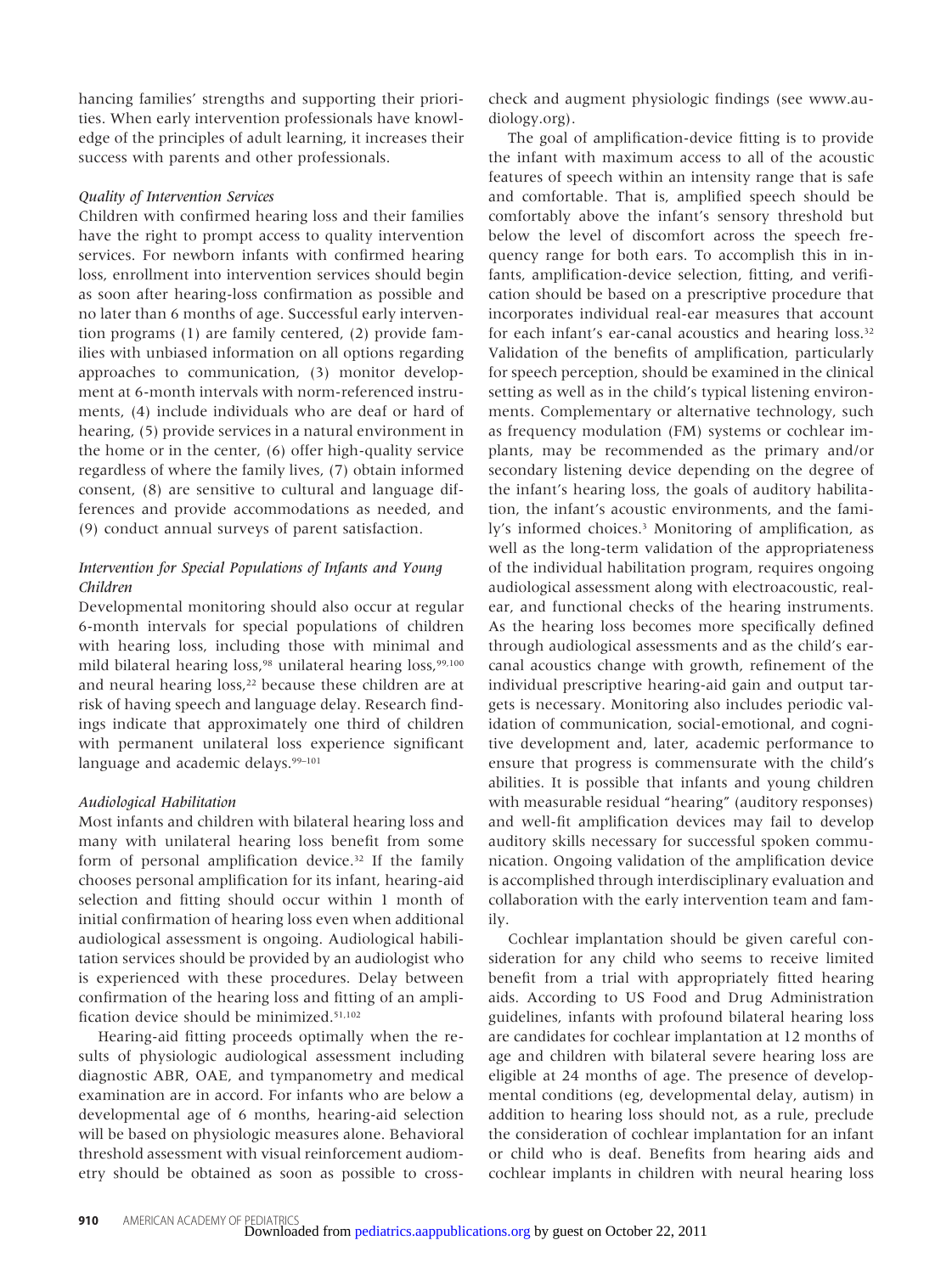have also been documented. The benefit of acoustic amplification for children with neural hearing loss is variable.28,103 Thus, a trial fitting is indicated for infants with neural hearing loss until the usefulness of the fitting can be determined. Neural hearing loss is a heterogeneous condition; the decision to continue or discontinue use of hearing aids should be made on the basis of the benefit derived from amplification. Use of cochlear implants in neural hearing loss is growing, and positive outcomes have been reported for many children.28

Infants and young children with unilateral hearing loss should also be assessed for appropriateness of hearing-aid fitting. Depending on the degree of residual hearing in unilateral loss, a hearing aid may or may not be indicated. Use of "contralateral routing of signals" amplification for unilateral hearing loss in children is not recommended.104 Research is currently underway to determine how to best manage unilateral hearing loss in infants and young children.

The effect of otitis media with effusion (OME) is greater for infants with sensorineural hearing loss than for those with normal cochlear function.73 Sensory or permanent conductive hearing loss is compounded by additional transient conductive hearing loss associated with OME. OME further reduces access to auditory cues necessary for the development of spoken English. OME also negatively affects the prescriptive targets of the hearing-aid fitting, decreasing auditory awareness and requiring adjustment of the amplification characteristics. Prompt referral to either the primary care physician or an otolaryngologist for treatment of persistent OME is indicated in infants with sensorineural hearing loss.105 Definitive resolution of OME should never delay the fitting of an amplification device.73,106

#### *Medical and Surgical Intervention*

Medical intervention is the process by which a physician provides medical diagnosis and direction for medical and/or surgical treatment options for hearing loss and/or related medical disorder(s) associated with hearing loss. Treatment varies from the removal of cerumen and the treatment of OME to long-term plans for reconstructive surgery and assessment of candidacy for cochlear implants. If necessary, surgical treatment of malformation of the outer and middle ears, including bone-anchored hearing aids, should be considered in the intervention plan for infants with permanent conductive or mixed hearing loss when they reach an appropriate age.

#### *Communication Assessment and Intervention*

Language is acquired with greater ease during certain sensitive periods of infant and toddler development.<sup>107-109</sup> The process of language acquisition includes learning the precursors of language, such as the rules that pertain to selective attention and turn taking.20,110,111 Cognitive, social, and emotional development are influenced by the acquisition of language. Development in these areas is synergistic. A complete language evaluation should be performed at regular intervals for infants and toddlers with hearing loss. The evaluation should include an assessment of oral, manual, and/or visual mechanisms as well as cognitive abilities.

A primary focus of language intervention is to support families in fostering the communication abilities of their infants and toddlers who are deaf or hard of hearing.20 Spoken- and/or sign-language development should be commensurate with the child's age and cognitive abilities and should include acquisition of phonologic (for spoken language), visual/spatial/motor (for signed language), morphologic, semantic, syntactic, and pragmatic skills, depending on the family's preferred mode of communication.

Early intervention professionals should follow familycentered principles to assist in developing communicative competence of infants and toddlers who are deaf or hard of hearing.<sup>112–114</sup> Families should be provided with information specific to language development and access to peer and language models as well as family-involved activities that facilitate language development of children with normal hearing and children who are hard of hearing or deaf.<sup>115,116</sup> Depending on family choices, families should be offered access to children and adults with hearing loss who are appropriate and competent language models. Information on spoken language and signed language, such as American Sign Language<sup>117</sup> and cued speech, should be provided.

#### **Continued Surveillance, Screening, and Referral of Infants and Toddlers**

Appendix 2 presents 11 risk indicators that are associated with either congenital or delayed-onset hearing loss. A single list of risk indicators is presented in the current JCIH statement, because there is significant overlap among those indicators associated with congenital/neonatal hearing loss and those associated with delayed-onset/acquired or progressive hearing loss. Heightened surveillance of all infants with risk indicators, therefore, is recommended. There is a significant change in the definition of risk-indicator 3, which has been modified from NICU stay more than 48 hours to NICU stay more than 5 days. Consistent with 2000 JCIH position statement,<sup>3</sup> the 2007 position statement recommends use of risk indicators for hearing loss for 3 purposes. Historically, the first use of risk indicators is for the identification of infants who should receive audiological evaluation but who live in geographic locations (eg, developing nations, remote areas) where universal hearing screening is not yet available.‡ This use has become less common as a result of the expansion of

<sup>‡</sup>Refs 3, 19, 21, 24, 25, 64, and 118 –124.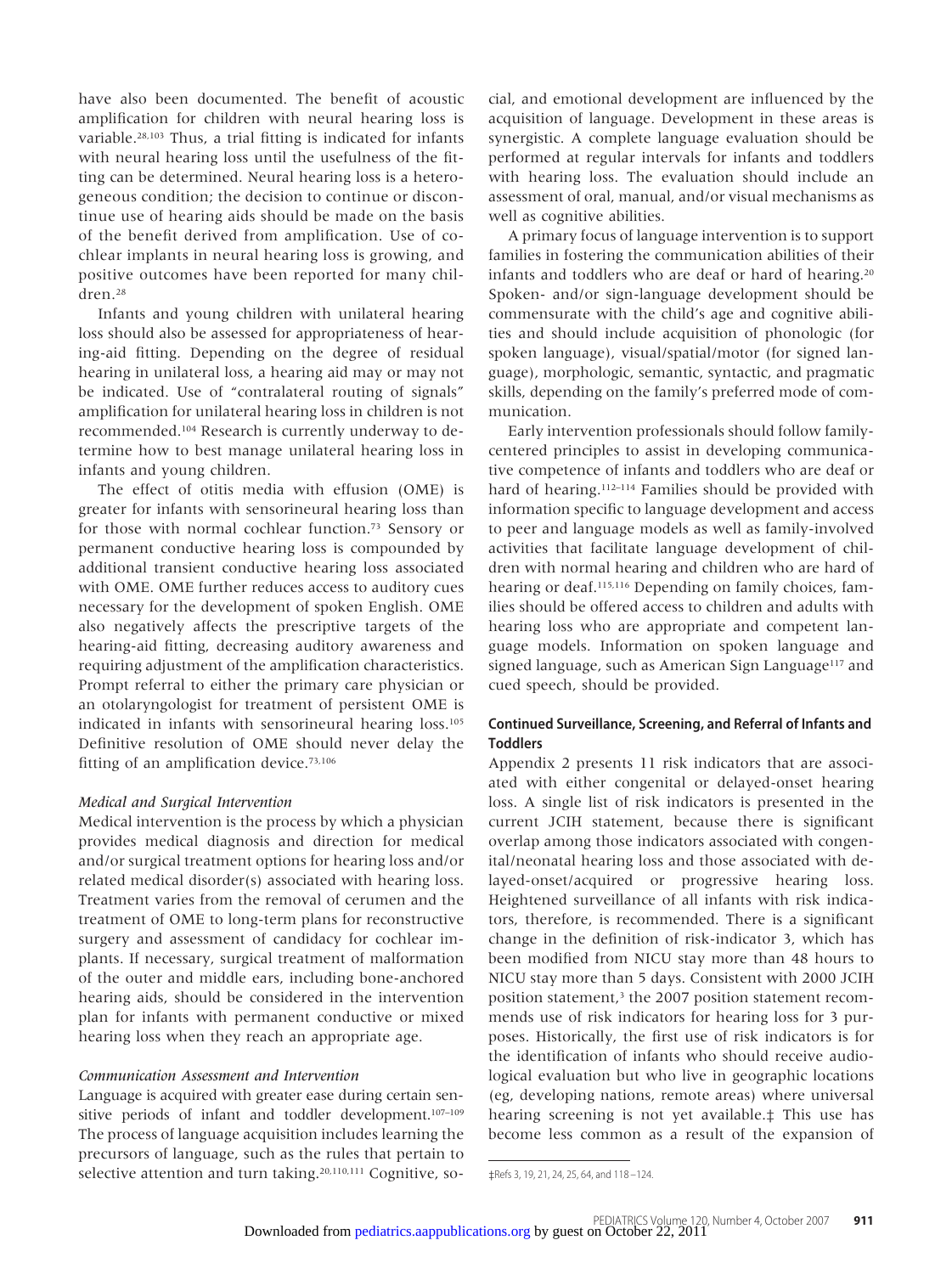UNHS. The second purpose of risk-indicator identification is to help identify infants who pass the neonatal screening but are at risk of developing delayed-onset hearing loss and, therefore, should receive ongoing medical, speech and language, and audiological surveillance. Third, the risk indicators are used to identify infants who may have passed neonatal screening but have mild forms of permanent hearing loss.25

Because some important indicators, such as family history of hearing loss, may not be determined during the course of UNHS,<sup>14,72</sup> the presence of all risk indicators for acquired hearing loss should be determined in the medical home during early well-infant visits. Risk indicators that are marked with a section symbol in Appendix 2 are of greater concern for delayed-onset hearing loss. Early and more frequent assessment may be indicated for children with CMV infection,<sup>118,125,126</sup> syndromes associated with progressive hearing loss,<sup>72</sup> neurodegenerative disorders,<sup>72</sup> trauma,<sup>127-129</sup> or culturepositive postnatal infections associated with sensorineural hearing loss<sup>130,131</sup>; for children who have received  $ECMO<sup>64</sup>$  or chemotherapy<sup>132</sup>; and when there is caregiver concern or a family history of hearing loss.16

For all infants with and without risk indicators for hearing loss, developmental milestones, hearing skills, and parent concerns about hearing, speech, and language skills should be monitored during routine medical care consistent with the AAP periodicity schedule.

The JCIH has determined that the previously recommended approach to follow-up of infants with risk indicators for hearing loss only addressed children with identifiable risk indicators and failed to consider the possibility of delayed-onset hearing loss in children without identifiable risk indicators. In addition, concerns were raised about feasibility and cost associated with the 2000 JCIH recommendation for audiological monitoring of all infants with risk indicators at 6-month intervals. Because approximately 400 000 infants are cared for annually in NICUs in the United States, and the 2000 JCIH recommendation included audiology assessments at 6-month intervals from 6 months to 36 months of age for all infants admitted to an NICU for more than 48 hours, an unreasonable burden was placed on both providers of audiology services and families. In addition, there was no provision for identification of delayedonset hearing loss in infants without an identifiable risk indicator. Data from 2005 for 12 388 infants discharged from NICUs in the National Perinatal Information Network indicated that 52% of infants were discharged within the first 5 days of life, and these infants were significantly less likely to have an identified risk indicator for hearing loss other than NICU stay. Therefore, the 2007 JCIH recommends an alternative, more inclusive strategy of surveillance of all children within the medical home based on the pediatric periodicity schedule. This protocol will permit the detection of children with either

missed neonatal or delayed-onset hearing loss irrespective of the presence or absence of a high-risk indicator.

The JCIH recognizes that an optimal surveillance and screening program within the medical home would include the following:

- At each visit, consistent with the AAP periodicity schedule, infants should be monitored for auditory skills, middle-ear status, and developmental milestones (surveillance). Concerns elicited during surveillance should be followed by administration of a validated global screening tool.133 A validated global screening tool is administered to all infants at 9, 18, and 24 to 30 months or, if there is physician or parental concern about hearing or language, sooner.<sup>133</sup>
- If an infant does not pass the speech-language portion of the global screening in the medical home or if there is physician or caregiver concern about hearing or spoken-language development, the child should be referred immediately for further evaluation by an audiologist and a speech-language pathologist for a speech and language evaluation with validated tools.133
- Once hearing loss is diagnosed in an infant, siblings who are at increased risk of having hearing loss should be referred for audiological evaluation.<sup>14,75,134,135</sup>
- All infants with a risk indicator for hearing loss (Appendix 2), regardless of surveillance findings, should be referred for an audiological assessment at least once by 24 to 30 months of age. Children with risk indicators that are highly associated with delayed-onset hearing loss, such as having received ECMO or having CMV infection, should have more frequent audiological assessments.
- All infants for whom the family has significant concerns regarding hearing or communication should be promptly referred for an audiological and speech-language assessment.
- A careful assessment of middle-ear status (using pneumatic otoscopy and/or tympanometry) should be completed at all well-child visits, and children with persistent middle-ear effusion that last for 3 months or longer should be referred for otologic evaluation.<sup>136</sup>

#### **Protecting the Rights of Infants and Families**

Each agency or institution involved in the EHDI process shares responsibility for protecting infant and family rights in all aspects of UNHS, including access to information including potential benefits and risks in the family's native language, input into decision-making, and confidentiality.77 Families should receive information about childhood hearing loss in easily understood language. Families have the right to accept or decline hearing screening or any follow-up care for their newborn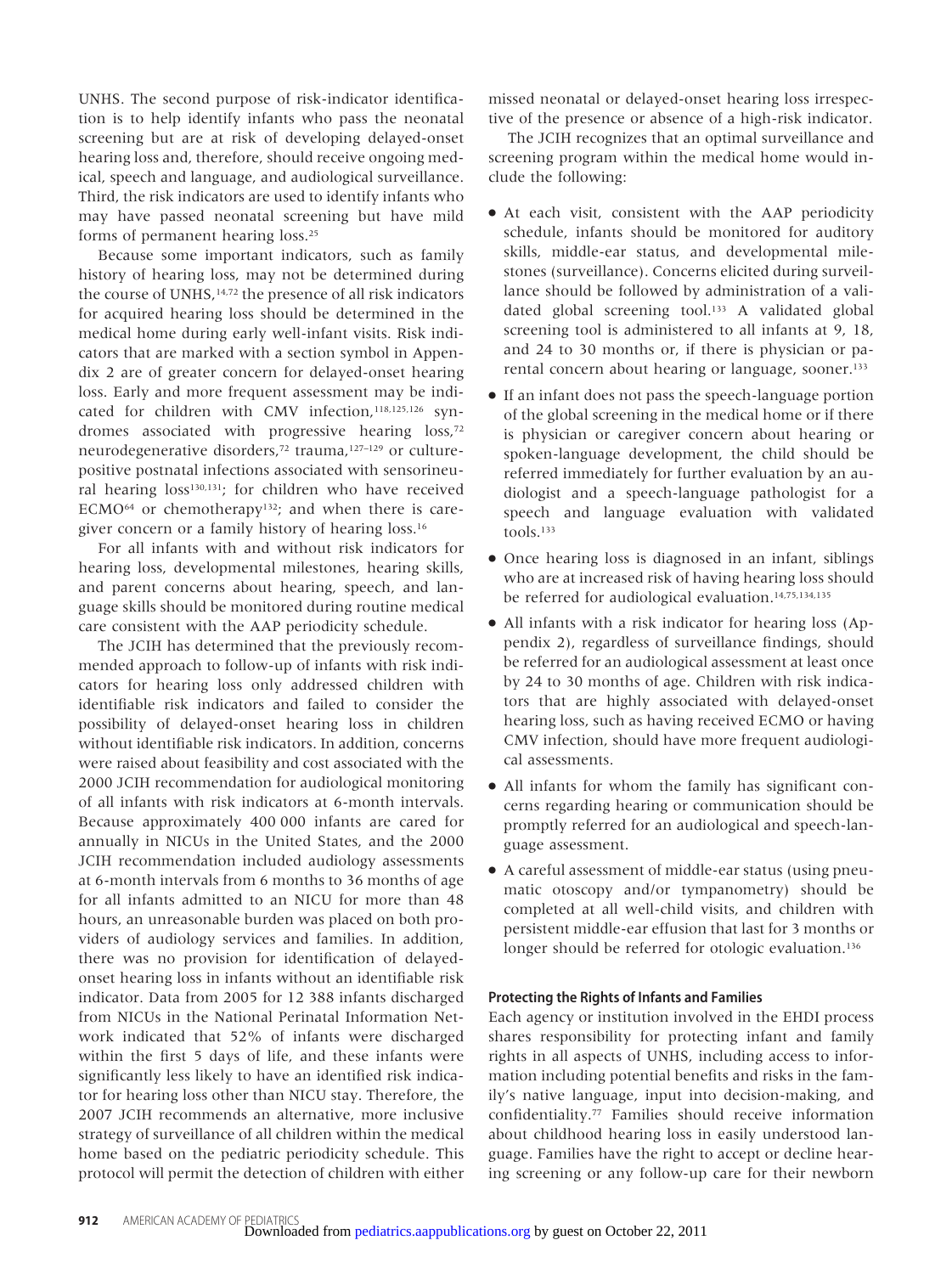infant within the statutory regulations, just as they have for any other screening or evaluation procedures or intervention.

EHDI data merit the same level of confidentiality and security afforded all other health care and education information in practice and law. The infant's family has the right to confidentiality of the screening and follow-up assessments and the acceptance or rejection of suggested intervention(s). In compliance with federal and state laws, mechanisms should be established that ensure parental release and approval of all communications regarding the infant's test results, including those to the infant's medical home and early intervention– coordinating agency and programs. The Health Insurance Portability and Accountability Act (Pub L No. 104- 191 [1996]) regulations permit the sharing of health information among health care professionals.

#### **Information Infrastructure**

In its 2000 position statement,<sup>3</sup> the JCIH recommended development of uniform state registries and national information databases that incorporate standardized methodology, reporting, and system evaluation. EHDI information systems are to provide for the ongoing and systematic collection, analysis, and interpretation of data in the process of measuring and reporting associated program services (eg, screening, evaluation, diagnosis, and/or intervention). These systems are used to guide activities, planning, implementation, and evaluation of programs and to formulate research hypotheses.

EHDI information systems are generally authorized by legislators and implemented by public health officials. These systems vary from a simple system that collects data from a single source to electronic systems that receive data from many sources in multiple formats. The number and variety of systems will likely increase with advances in electronic data interchange and integration of data, which will also heighten the importance of patient privacy, data confidentiality, and system security. The appropriate agencies and/or officials should be consulted for any projects regarding public health surveillance.<sup>69</sup>

Federal and state agencies are collaborating in the standardization of data definitions to ensure the value of data sets and to prevent misleading or unreliable information. Information management is used to improve services to infants and their families; to assess the quantity and timeliness of screening, evaluation, and enrollment into intervention; and to facilitate collection of demographic data on neonatal and infant hearing loss.

The JCIH endorses the concept of a limited national database to permit documentation of the demographics of neonatal hearing loss, including prevalence and etiology across the United States. The information obtained from the information-management system should assist both the primary health care professional and the state

health agency in measuring quality indicators associated with program services (eg, screening, diagnosis, and intervention). The information system should provide measurement tools to determine the degree to which each process is stable and sustainable and conforms to program benchmarks. Timely and accurate monitoring of relevant quality measures is essential.

Since 1999, the CDC and the Directors of Speech and Hearing Programs in State Health and Welfare Agencies (DSHPSHWA) have collected annual aggregate EHDI program data needed to address the national EHDI goals. In 1999, a total of 22 states provided data for the DSHP-SHWA survey. Participation had increased to 48 states, 1 territory, and the District of Columbia in 2003. However, many programs have been unable to respond to all the questions on the survey because of lack of a statewide comprehensive data-management and reporting system.

The Government Performance and Results Act (GPRA) of 1993 (Pub L No. 103-62) requires that federal programs establish measurable goals approved by the US Office of Management and Budget (OMB) that can be reported as part of the budgetary process, thus linking future funding decisions with performance. The HRSA has modified its reporting requirements for all grant programs. The GPRA measures that must be reported to the OMB by the MCHB annually for the EHDI program are:

- the number of infants screened for hearing loss before discharge from the hospital;
- the number of infants with confirmed hearing loss at no later than 3 months of age;
- the number of infants enrolled in a program of early intervention at no later than 6 months of age;
- the number of infants with confirmed or suspected hearing loss referred to an ongoing source of comprehensive health care (ie, medical home); and
- the number of children with nonsyndromic hearing loss who have developmentally appropriate language and communication skills at school entry.

One GPRA measure that must be reported to the OMB by the CDC annually for the EHDI program is the percentage of newborn infants with a positive screening result for hearing loss who are subsequently lost to follow-up.

EHDI programs have made tremendous gains in their ability to collect, analyze, and interpret data in the process of measuring and reporting associated program services. However, only a limited number of EHDI programs are currently able to accurately report the number of infants screened, evaluated, and enrolled in intervention, the age of time-related objectives (eg, screening by 1 month of age), and the severity or laterality of hearing loss. This is complicated by the lack of data standards and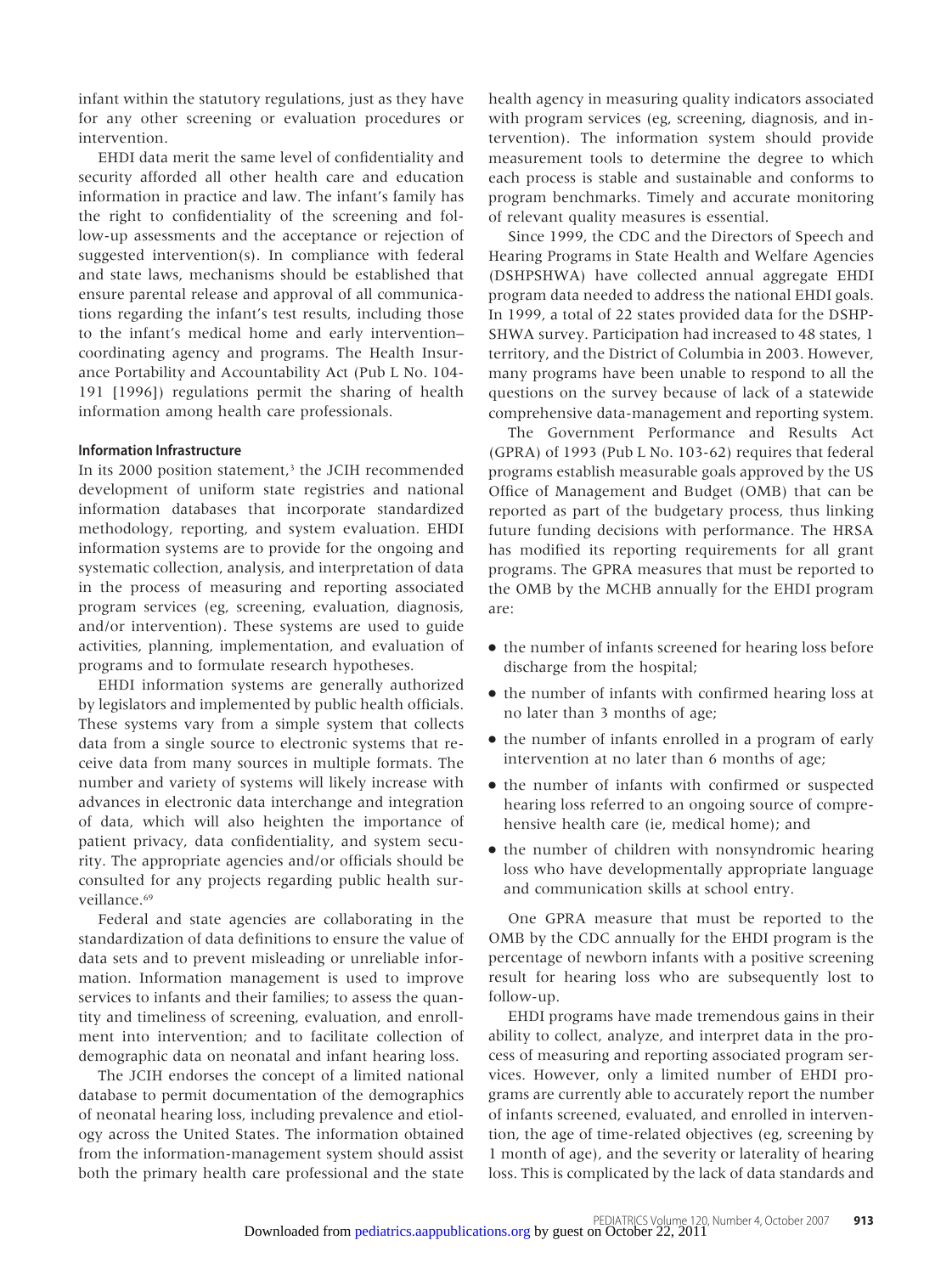by privacy issues within the regulations of the Family Educational Rights and Privacy Act of 1974 (Pub L No. 93-380).

Given the current lack of standardized and readily accessible sources of data, the CDC EHDI program, in collaboration with the DSHPSHWA, developed a revised survey to obtain annual EHDI data from states and territories in a consistent manner to assess progress toward meeting the national EHDI goals and the *Healthy People 2010* objectives. In October 2006, the OMB, which is responsible for reviewing all government surveys, approved the new EHDI hearing screening and follow-up survey. To facilitate this effort, the CDC EHDI Data Committee is establishing the minimum data elements and definitions needed for information systems to be used to assess progress toward the national EHDI goals.

The JCIH encourages the CDC and HRSA to continue their efforts to identify barriers and explore possible solutions with EHDI programs to ensure that children in each state who seek hearing-related services in states other than where they reside receive all recommended screening and follow-up services. EHDI systems should also be designed to promote the sharing of data regarding early hearing loss through integration and/or linkage with other child health information systems. The CDC currently provides funds to integrate the EHDI system with other state/territorial screening, tracking, and surveillance programs that identify children with special health care needs. Grantees of the MCHB are encouraged to link hearing-screening data with such child health data sets as electronic birth certificates, vital statistics, birth defects registries, metabolic or newborn dried "blood-spot" screenings, immunization registries, and others.

To promote the best use of public health resources, EHDI information systems should be evaluated periodically, and such evaluations should include recommendations for improving quality, efficiency, and usefulness. The appropriate evaluation of public health surveillance systems becomes paramount as these systems adapt to revise case definitions, address new health-related events, adopt new information technology, ensure data confidentiality, and assess system security.69

Currently, federal sources of systems support include Title V block grants to states for maternal and child health care services, Title XIX (Medicaid) federal and state funds for eligible children, and competitive US Department of Education personnel preparation and research grants. The NIDCD provides grants for research related to early identification and intervention for children who are deaf or hard of hearing.137

Universities should assume responsibility for specialtrack, interdisciplinary, professional education programs for early intervention for infants and children with hearing loss. Universities should also provide training in family systems, the grieving process, cultural diversity, auditory skill development, and deaf culture. There is a critical need for in-service and preservice training of professionals related to EHDI programs, which is particularly acute for audiologists and early interventionists with expertise in hearing loss. This training will require increased and sustained funding for personnel preparation.

#### **Benchmarks and Quality Indicators**

The JCIH supports the concept of regular measurements of performance and recommends routine monitoring of these measures for interprogram comparison and continuous quality improvement. Performance benchmarks represent a consensus of expert opinion in the field of newborn hearing screening and intervention. The benchmarks are the minimal requirements that should be attained by high-quality EHDI programs. Frequent measures of quality permit prompt recognition and correction of any unstable component of the EHDI process.138

#### *Quality Indicators for Screening*

- Percentage of all newborn infants who complete screening by 1 month of age; the recommended benchmark is more than 95% (age correction for preterm infants is acceptable).
- Percentage of all newborn infants who fail initial screening and fail any subsequent rescreening before comprehensive audiological evaluation; the recommended benchmark is less than 4%.

#### *Quality Indicators for Confirmation of Hearing Loss*

- Of infants who fail initial screening and any subsequent rescreening, the percentage who complete a comprehensive audiological evaluation by 3 months of age; the recommended benchmark is 90%.
- For families who elect amplification, the percentage of infants with confirmed bilateral hearing loss who receive amplification devices within 1 month of confirmation of hearing loss; the recommended benchmark is 95%.

#### *Quality Indicators for Early Intervention*

- For infants with confirmed hearing loss who qualify for Part C services, the percentage for whom parents have signed an IFSP by no later than 6 months of age; the recommended benchmark is 90%.
- For children with acquired or late-identified hearing loss, the percentage for whom parents have signed an IFSP within 45 days of the diagnosis; the recommended benchmark is 95%.
- The percentage of infants with confirmed hearing loss who receive the first developmental assessment with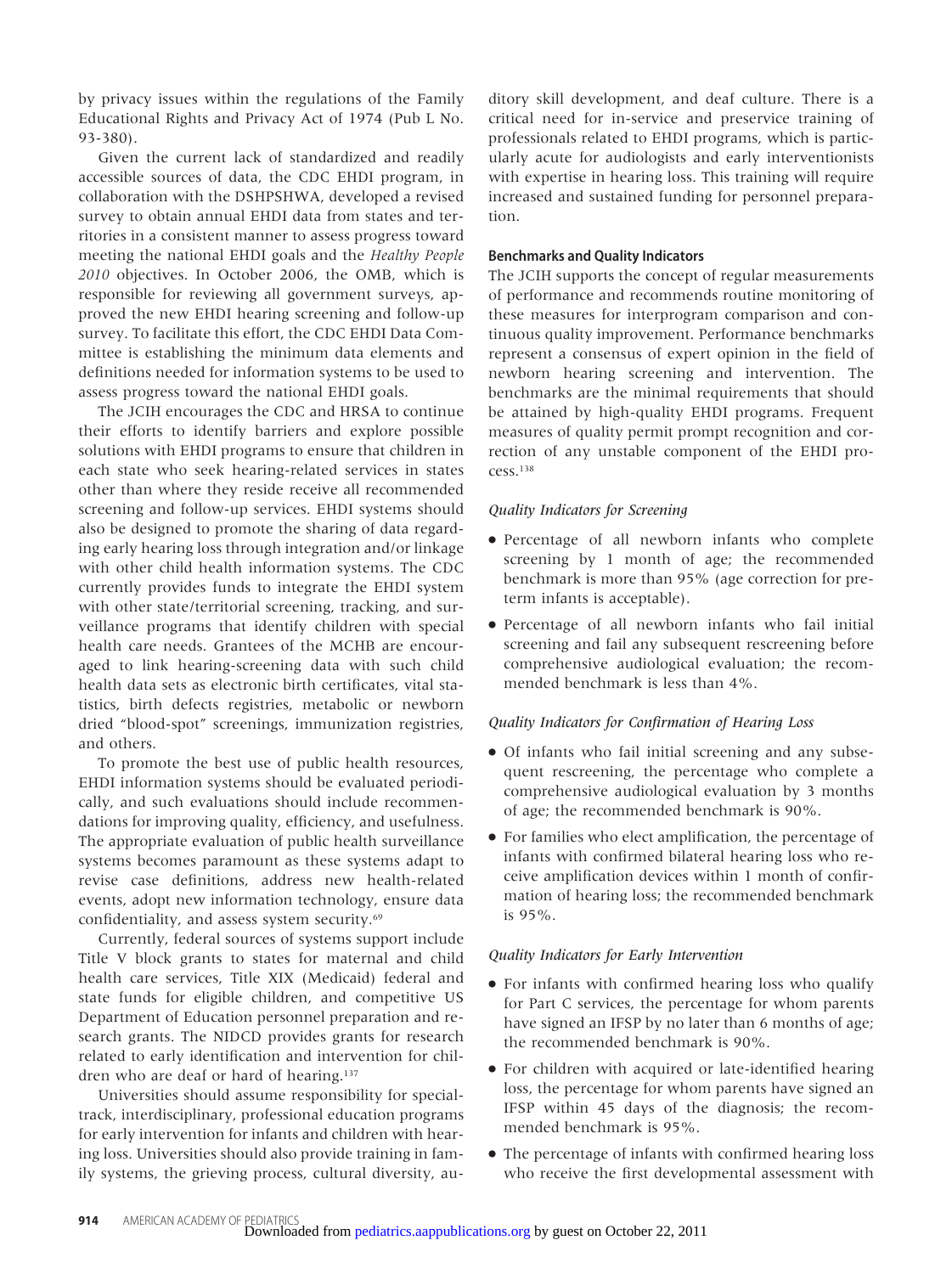standardized assessment protocols (not criterion reference checklists) for language, speech, and nonverbal cognitive development by no later than 12 months of age; the recommended benchmark is 90%.

#### **CURRENT CHALLENGES, OPPORTUNITIES, AND FUTURE DIRECTIONS**

Despite the tremendous progress made since 2000, there are challenges to the success of the EHDI system.

#### **Challenges**

All of the following listed challenges are considered important for the future development of successful EHDI systems:

- Too many children are lost between the failed screening and the rescreening and between the failed rescreening and the diagnostic evaluation.
- There is a shortage of professionals with skills and expertise in both pediatrics and hearing loss, including audiologists, deaf educators, speech-language pathologists, early intervention professionals, and physicians.
- There is often a lack of timely referral for diagnosis of, and intervention for, suspected hearing loss in children.
- Consistent and stable state and federal funding is needed for program sustainability.
- When compared with services provided for adults, pediatric services in all specialties are poorly reimbursed.
- Access to uniform Part C services is inadequate among states and within states.
- There is a lack of integrated state data-management and -tracking systems.
- Demographics and cultural diversity are changing rapidly.
- Funding for hearing aids, loaner programs, cochlear implants, and FM systems is needed.
- There is a lack of specialized services for children with multiple disabilities and hearing loss.
- Children may not qualify for services (state Part C guidelines) before demonstrating language delays (prevention model versus deficit model).
- Children may not qualify for assistive technology (prevention model versus deficit model).
- There is a lack of in-service education for key professionals.
- There are regulatory barriers to sharing information among providers and among states.

● No national standards exist for the calibration of OAE or ABR instrumentation, and there is a lack of uniform performance standards.

#### **Opportunities for System Development and Research**

- Establish programs to ensure the development of communication for infants and children with all degrees and types of hearing loss, allowing them access to all educational, social, and vocational opportunities throughout their life span.
- Develop improved, rapid, reliable screening technology designed to differentiate specific types of hearing loss.
- Develop and validate screening technologies for identifying minimal hearing loss.
- Develop state data-management systems with the capacity for the accurate determination of the prevalence for delayed-onset or progressive hearing loss.
- Develop state data-tracking systems to follow infants with suspected and confirmed hearing loss through individual state EHDI programs.
- Track the certification credentials of the service providers for children with confirmed hearing loss who are receiving Part C early intervention services and early childhood special education.
- Track genetic, environmental, and pharmacologic factors that contribute to hearing loss, thus allowing for tailored prevention and intervention strategies.
- Continue to refine electrophysiologic diagnostic techniques, algorithms, and equipment to enable frequency-specific threshold assessment for use with very young infants.
- Continue to refine techniques to improve the selection and fitting of appropriate amplification devices in infants and young children.
- Conduct translational research pertaining to young children with hearing loss, in particular, genetic, diagnostic, and outcomes studies.
- Initiate prospective population-based studies to determine the prevalence and natural history of auditory neural conduction disorders.
- Conduct efficacy studies to determine appropriate early intervention strategies for infants and children with all degrees and types of hearing loss.
- Conduct additional studies on the efficacy of intervention for infants and children who receive cochlear implants at younger than 2 years.
- Conduct additional studies on the efficacy of hearingaid use in infants and children younger than 2 years.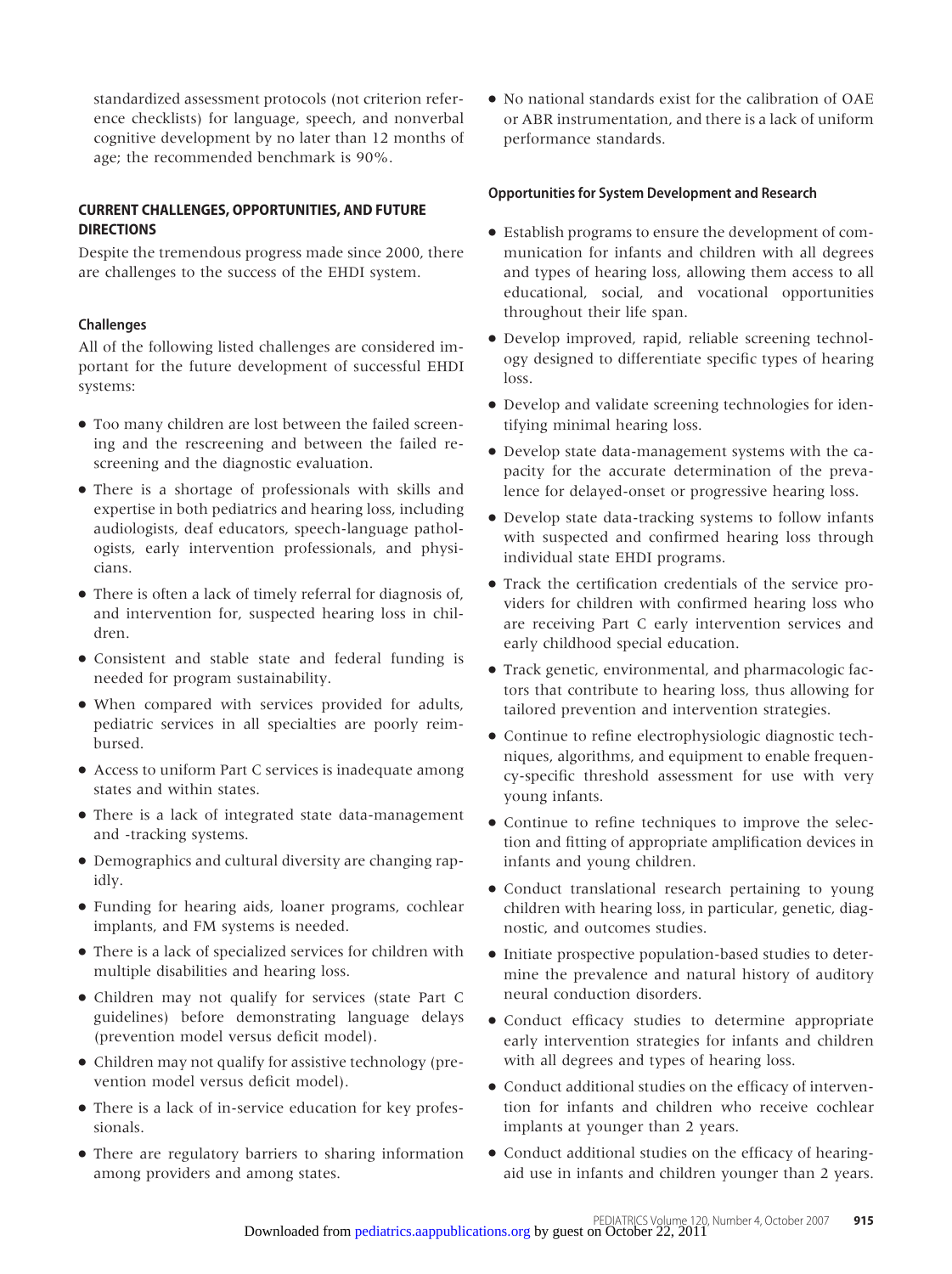- Conduct additional studies of the auditory development of children who have appropriate amplification devices in early life.
- Expand programs within health, social service, and education agencies associated with early intervention and Head Start programs to accommodate the needs of the increasing numbers of early-identified children.
- Adapt education systems to capitalize on the abilities of children with hearing loss who have benefited from early identification and intervention.
- Develop genetic and medical procedures that will determine more rapidly the etiology of hearing loss.
- Ensure transition from Part C (early intervention) to Part B (education) services in ways that encourage family participation and ensure minimal disruption of child and family services.
- Study the effects of parents' participation in all aspects of early intervention.
- Test the utility of a limited national data set and develop nationally accepted indicators of EHDI system performance.
- Encourage the identification and development of centers of expertise in which specialized care is provided in collaboration with local service providers.
- Obtain the perspectives of individuals who are deaf or hard of hearing in developing policies regarding medical and genetic testing and counseling for families who carry genes associated with hearing loss.<sup>139</sup>

#### **CONCLUSIONS**

Since the 2000 JCIH statement, tremendous and rapid progress has been made in the development of EHDI systems as a major public health initiative. The percentage of infants screened annually in the United States has increased from 38% to 95%. The collaboration at all levels of professional organizations, federal and state government, hospitals, medical homes, and families has contributed to this remarkable success. New research initiatives to develop more sophisticated screening and diagnostic technology, improved digital hearing-aid and FM technologies, speech-processing strategies in cochlear implants, and early intervention strategies continue. Major technological breakthroughs have been made in facilitating the definitive diagnosis of both genetic and nongenetic etiologies of hearing loss. In addition, outcomes studies to assess the long-term outcomes of special populations, including infants and children with mild and unilateral hearing loss, neural hearing loss, and severe or profound hearing loss managed with cochlear implants, have been providing information on the individual and societal impact and the factors that contribute to an optimized outcome. It is apparent, however, that there are still serious challenges to be overcome and system barriers to be conquered to achieve optimal EHDI systems in all states in the next 5 years. Follow-up rates remain poor in many states, and funding for amplification in children is inadequate. Funding to support outcome studies is necessary to guide intervention and to determine factors other than hearing loss that affect child development. The ultimate goal, to optimize communication, social, academic, and vocational outcomes for each child with permanent hearing loss, must remain paramount.

#### **JOINT COMMITTEE ON INFANT HEARING**

Jackie Busa, BA

- Judy Harrison, MA
- Alexander Graham Bell Association for the Deaf and Hard of Hearing

Jodie Chappell

- Christine Yoshinaga-Itano, PhD
- Alison Grimes, AuD
- American Academy of Audiology

Patrick E. Brookhouser, MD

Stephen Epstein, MD

- American Academy of Otolaryngology-Head and Neck Surgery
- Albert Mehl, MD
- Betty Vohr, MD, Chairperson, March 2005–present American Academy of Pediatrics
- Judith Gravel, PhD, Chairperson, March 2003–March 2005
- Jack Roush, PhD
- Judith Widen, PhD

American Speech-Language-Hearing Association

- Beth S. Benedict, PhD
- Bobbie Scoggins, EdD
- Council of Education of the Deaf (the member organizations of the Council on Education of the Deaf include the Alexander Graham Bell Association for the Deaf and Hard of Hearing, American Society for Deaf Children, Conference of Educational Administrators of Schools and Programs for the Deaf, Convention of American Instructors of the Deaf, National Association of the Deaf, and Association of College Educators of the Deaf and Hard of Hearing)

Michelle King, MS, AuD

Linda Pippins, MCD

- David H. Savage, MSC
	- Directors of Speech and Hearing Programs in State Health and Welfare Agencies

#### **EX OFFICIOS**

Jill Ackermann, MS

Amy Gibson, MS, RN

Thomas Tonniges, MD

American Academy of Pediatrics

Pamela Mason, MEd

American Speech-Language-Hearing Association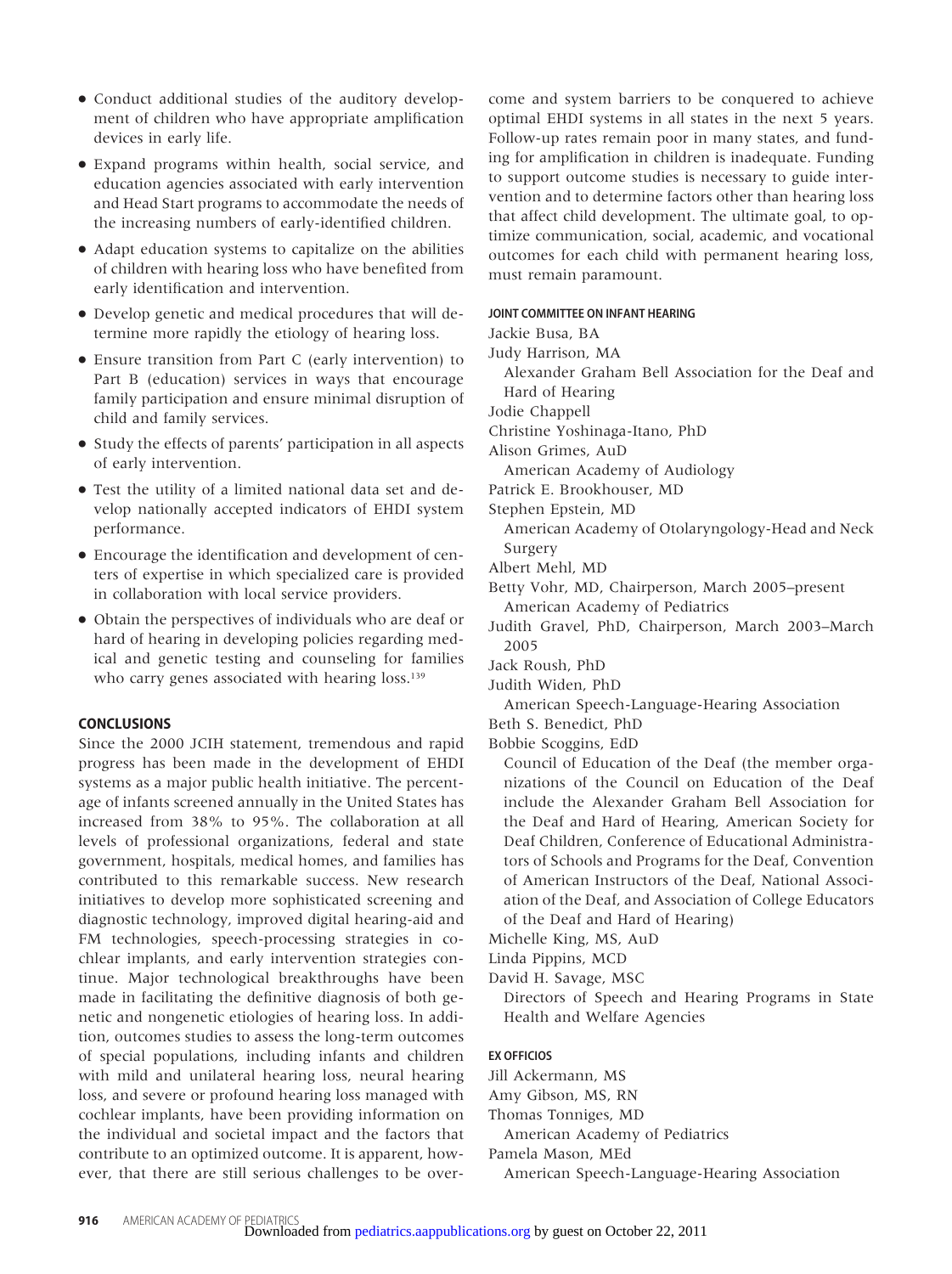#### **ACKNOWLEDGMENTS**

We acknowledge the contribution of John Eichwald, MA, and Irene Forsman, MS, RN.

Joint committee member organizations that have adopted this statement include (in alphabetical order): the Alexander Graham Bell Association for the Deaf and Hard of Hearing, the American Academy of Audiology, the American Academy of Otolaryngology-Head and Neck Surgery, the AAP, the American Speech-Language-Hearing Association, the Council on Education of the Deaf (see individual organizations listed above), and the Directors of Speech and Hearing Programs in State Health and Welfare Agencies.

#### **REFERENCES**

- 1. Holden-Pitt L, Diaz J. Thirty years of the annual survey of deaf and hard of hearing children and youth: a glance over the decades. *Am Ann Deaf.* 1998;143:72–76
- 2. American Academy of Pediatrics, Medical Home Initiatives for Children With Special Needs Project Advisory Committee. The medical home. *Pediatrics.* 2002;110:184 –186
- 3. Joint Committee on Infant Hearing; American Academy of Audiology, American Academy of Pediatrics, American Speech-Language-Hearing Association, Directors of Speech and Hearing Programs in State Health and Welfare Agencies. Year 2000 position statement: principles and guidelines for early hearing detection and intervention programs. *Pediatrics.* 2000;106:798 – 817
- 4. US Department of Health and Human Services, Office of Disease Prevention and Health Promotion. *Healthy People* 2000: National Health Promotion and Disease Prevention Objectives. Washington, DC: US Government Printing Office; 1991. Available at: http://odphp.osophs.dhhs.gov/pubs/ hp2000/hppub97.htm. Accessed January 24, 2007
- 5. National Institutes of Health. *Early Identification of Hearing Impairment in Infants and Young Children: NIH Consensus Development Conference Statement*. Bethesda, MD: National Institutes of Health; 1993:1–24. Available at: http://consensus.nih.gov/ 1993/1993HearingInfantsChildren092html.htm. Accessed January 24, 2007
- 6. Joint Committee on Infant Hearing. 1994 position statement. *AAO-HNS Bull.* 1994;12:13
- 7. Joint Committee on Infant Hearing. 1994 position statement. *ASHA.* 1994;36(12):38 – 41
- 8. American Academy of Pediatrics, Task Force on Newborn and Infant Hearing. Newborn and infant hearing loss: detection and intervention. *Pediatrics.* 1999;103:527–530
- 9. US Department of Health and Human Services, Office of Disease Prevention and Health Promotion. *Healthy People 2010. Vol II: Objectives for Improving Health*. 2nd ed. Rockville, MD: Office of Disease Prevention and Health Promotion, US Department of Health and Human Services; 2000
- 10. Yoshinaga-Itano C. Efficacy of early identification and early intervention. *Semin Hear.* 1995;16:115–123
- 11. Yoshinaga-Itano C. Levels of evidence: universal newborn hearing screening (UNHS) and early hearing detection and intervention systems (EHDI). *J Commun Disord.* 2004;37:  $451 - 465$
- 12. Yoshinaga-Itano C, Sedey AL, Coulter DK, Mehl AL. Language of early- and later-identified children with hearing loss. *Pediatrics.* 1998;102:1161–1171
- 13. Yoshinaga-Itano C, Coulter D, Thomson V. The Colorado

Newborn Hearing Screening Project: effects on speech and language development for children with hearing loss. *J Perinatol.* 2000;20(8 pt 2):S132–S137

- 14. White K. The current status of EHDI programs in the United States. *Ment Retard Dev Disabil Res Rev.* 2003;9:79 – 88
- 15. American Academy of Pediatrics, Task Force on Improving the Effectiveness of Newborn Hearing Screening, Diagnosis, and Intervention. *Universal Newborn Hearing Screening, Diagnosis, and Intervention: Guidelines for Pediatric Medical Home Providers*. Elk Grove Village, IL: American Academy of Pediatrics; 2003. Available at: www.medicalhomeinfo.org/screening/ Screen%20Materials/Algorithm.pdf. Accessed January 23, 2007
- 16. American Academy of Pediatrics, Committee on Practice and Ambulatory Medicine. Recommendations for preventive pediatric health care. *Pediatrics.* 2000;105:645– 646
- 17. Fletcher RH, Fletcher SW, Wagner EW. *Clinical Epidemiology: The Essentials*. 2nd ed. Baltimore, MD: Williams & Wilkins; 1988
- 18. Sackett DL, Hayes RB, Tugwell P. *Clinical Epidemiology: A Basic Science for Clinical Medicine*. 2nd ed. Boston, MA: Little Brown & Co; 1991
- 19. Norton SJ, Gorga MP, Widen JE, et al. Identification of neonatal hearing impairment: evaluation of transient evoked otoacoustic emission, distortion product otoacoustic emission, and auditory brain stem response test performance. *Ear Hear.* 2000;21:508 –528
- 20. Carney AE, Moeller MP. Treatment efficacy: hearing loss in children. *J Speech Lang Hear Res.* 1998;41:S61–S84
- 21. D'Agostino JA, Austin L. Auditory neuropathy: a potentially under-recognized neonatal intensive care unit sequela. *Adv Neonatal Care.* 2004;4:344 –353
- 22. Sininger YS, Hood LJ, Starr A, Berlin CI, Picton TW. Hearing loss due to auditory neuropathy. *Audiol Today.* 1995;7:10 –13
- 23. Starr A, Sininger YS, Pratt H. The varieties of auditory neuropathy. *J Basic Clin Physiol Pharmacol.* 2000;11:215–230
- 24. Cone-Wesson B, Vohr BR, Sininger YS, et al. Identification of neonatal hearing impairment: infants with hearing loss. *Ear Hear.* 2000;21:488 –507
- 25. Johnson JL, White KR, Widen JE, et al. A multicenter evaluation of how many infants with permanent hearing loss pass a two-stage otoacoustic emissions/automated auditory brainstem response newborn hearing screening protocol. *Pediatrics.* 2005;116:663– 672
- 26. Berlin CI, Hood L, Morlet T, Rose K, Brashears S. Auditory neuropathy/dys-synchrony: diagnosis and management. *Ment Retard Dev Disabil Res Rev.* 2003;9:225–231
- 27. Doyle KJ, Sininger Y, Starr A. Auditory neuropathy in childhood. *Laryngoscope.* 1998;108:1374 –1377
- 28. Rance G. Auditory neuropathy/dys-synchrony and its perceptual consequences. *Trends Amplif.* 2005;9:1– 43
- 29. American Speech-Language-Hearing Association. The use of FM amplification instruments for infants and preschool children with hearing impairment. *ASHA.* 1991;33(suppl 5):1–2. Available at: www.asha.org/NR/rdonlyres/226A8C6D-5275- 44CC-BFB5-7E0AEA133849/0/18847-1.pdf. Accessed January 24, 2007
- 30. American Speech-Language-Hearing Association, Joint Committee of ASHA and Council on Education of the Deaf. Service provision under the Individuals With Disabilities Education Act (IDEA-Part H) to children who are deaf and hard of hearing ages birth to 36 months. *ASHA.* 1994;36:117–121
- 31. Calderon R, Bargones J, Sidman S. Characteristics of hearing families and their young deaf and hard of hearing children: early intervention follow-up. *Am Ann Deaf.* 1998;143: 347–362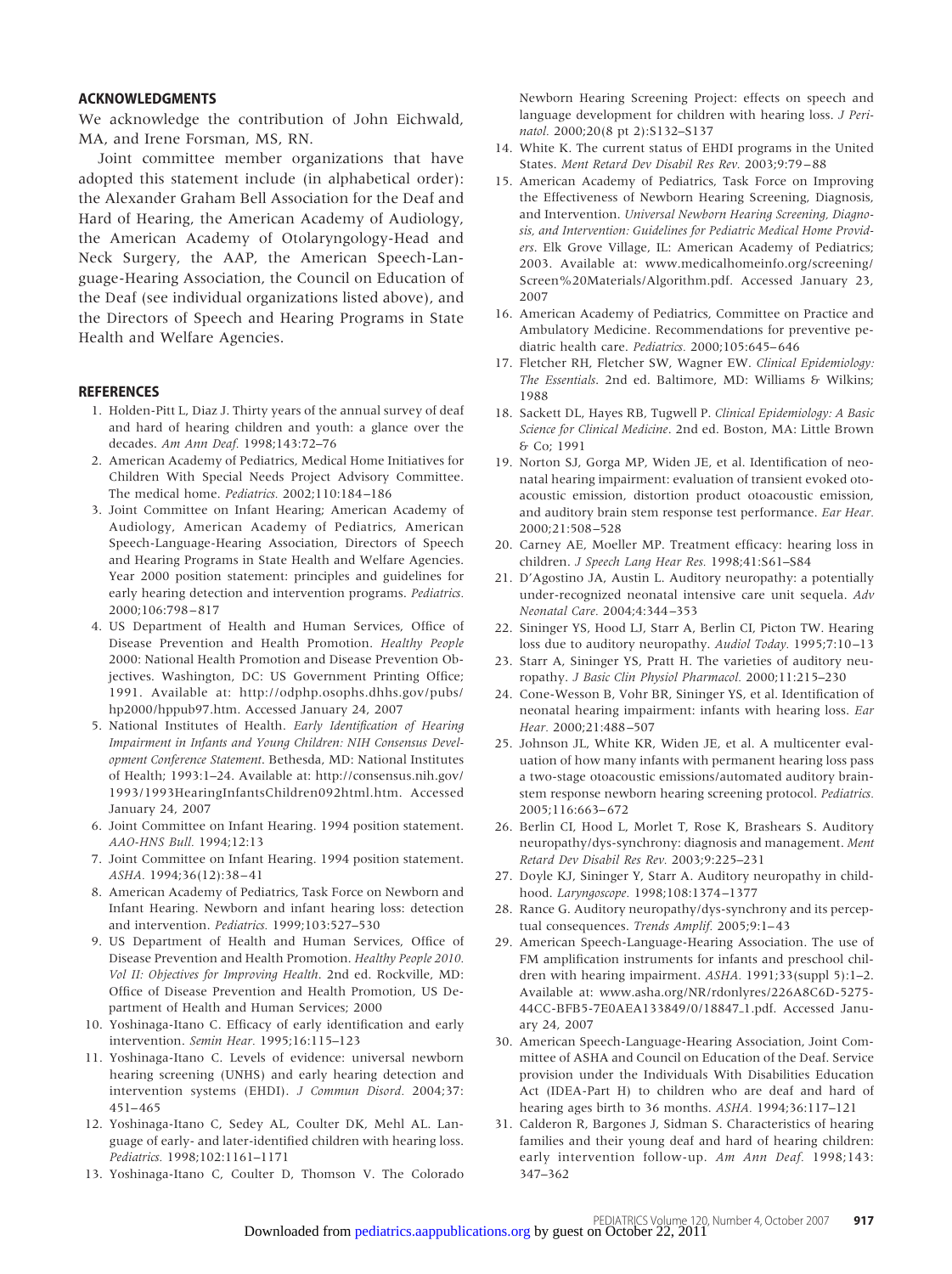- 32. Pediatric Working Group. Amplification for infants and children with hearing loss. Am J Audiol. 1996;5:53-68
- 33. American Academy of Pediatrics, Committee on Children With Disabilities. Care coordination in the medical home: integrating health and related systems of care for children with special health care needs. *Pediatrics.* 2005;116: 1238 –1244
- 34. Finitzo T, Albright K, O'Neal J. The newborn with hearing loss: detection in the nursery. *Pediatrics.* 1998;102:1452–1460
- 35. Mason JA, Herrmann KR. Universal infant hearing screening by automated auditory brainstem response measurement. *Pediatrics.* 1998;101:221–228
- 36. Prieve B, Dalzell L, Berg A, et al. The New York State universal newborn hearing screening demonstration project: outpatient outcome measures. *Ear Hear.* 2000;21:104 –117
- 37. Vohr BR, Carty LM, Moore PE, Letourneau K. The Rhode Island Hearing Assessment Program: experience with statewide hearing screening (1993–1996). *J Pediatr.* 1998;133: 353–357
- 38. Doyle KJ, Burggraaff B, Fujikawa S, Kim J, MacArthur CJ. Neonatal hearing screening with otoscopy, auditory brain stem response, and otoacoustic emissions. *Otolaryngol Head Neck Surg.* 1997;116:597– 603
- 39. Hyde ML, Davidson MJ, Alberti PW. Auditory test strategy. In: Jacobson JT, Northern JL, eds. *Diagnostic Audiology*. Austin, TX: Pro-Ed; 1991:295–322
- 40. Hyde MD, Sininger YS, Don M. Objective detection and analysis of auditory brainstem response: an historical perspective. *Semin Hear.* 1998;19:97–113
- 41. Eilers RE, Miskiel E, Ozdamar O, Urbano R, Widen JE. Optimization of automated hearing test algorithms: simulations using an infant response model. *Ear Hear.* 1991;12:191–198
- 42. Herrmann BS, Thornton AR, Joseph JM. Automated infant hearing screening using the ABR: development and validation. *Am J Audiol.* 1995;4:6 –14
- 43. McFarland WH, Simmons FB, Jones FR. An automated hearing screening technique for newborns. *J Speech Hear Disord.* 1980;45:495–503
- 44. Ozdamar O, Delgado RE, Eilers RE, Urbano RC. Automated electrophysiologic hearing testing using a threshold-seeking algorithm. *J Am Acad Audiol.* 1994;5:77– 88
- 45. Pool KD, Finitzo T. Evaluation of a computer-automated program for clinical assessment of the auditory brain stem response. *Ear Hear.* 1989;10:304 –310
- 46. Benjamini Y, Yekutieli D. Quantitative trait loci analysis using the false discovery rate. *Genetics.* 2005;171:783–790
- 47. Hochberg Y, Benjamini Y. More powerful procedures for multiple significance testing. Stat Med. 1990;9:811-818
- 48. Zhang JH, Chung TD, Oldenburg KR. A simple statistical parameter for use in evaluation and validation of high throughput screening assays. *J Biomol Screen.* 1999;4:67–73
- 49. Gravel JS, Karma P, Casselbrant ML, et al. Recent advances in otitis media: 7. Diagnosis and screening. *Ann Otol Rhinol Laryngol Suppl.* 2005;194:104 –113
- 50. Sininger YS, Abdala C, Cone-Wesson B. Auditory threshold sensitivity of the human neonate as measured by the auditory brainstem response. *Hear Res.* 1997;104:27–38
- 51. Arehart KH, Yoshinaga-Itano C, Thomson V, Gabbard SA, Brown AS. State of the states: the status of universal newborn screening, assessment, and intervention systems in 16 states. *Am J Audiol.* 1998;7:101–114
- 52. Gravel J, Berg A, Bradley M, et al. New York State universal newborn hearing screening demonstration project: effects of screening protocol on inpatient outcome measures. *Ear Hear.* 2000;21:131–140
- 53. Mehl AL, Thomson V. Newborn hearing screening: the great

omission. *Pediatrics.* 1998;101(1):e4. Available at: www. pediatrics.org/cgi/content/full/101/1/e4

- 54. Stark AR; American Academy of Pediatrics, Committee on Fetus and Newborn. Levels of neonatal care [published correction appears in *Pediatrics*. 2005;115:1118]. *Pediatrics.* 2004; 114:1341–1347
- 55. Berg AL, Spitzer JB, Towers HM, Bartosiewicz C, Diamond BE. Newborn hearing screening in the NICU: profile of failed auditory brainstem response/passed otoacoustic emission [published correction appears in *Pediatrics*. 2006;117:997]. *Pediatrics.* 2005;116:933–938
- 56. Shapiro SM. Bilirubin toxicity in the developing nervous system. *Pediatr Neurol.* 2003;29:410 – 421
- 57. Starr A, Picton TW, Sininger Y, Hood LJ, Berlin CI. Auditory neuropathy. *Brain.* 1996;119:741–753
- 58. Stapells DR, Gravel JS, Martin BA. Thresholds for auditory brain stem responses to tones in notched noise from infants and young children with normal hearing or sensorineural hearing loss. *Ear Hear.* 1995;16:361–371
- 59. Keefe DH, Gorga MP, Neely ST, Zhao F, Vohr BR. Ear-canal acoustic admittance and reflectance measurements in human neonates: II. Predictions of middle-ear in dysfunction and sensorineural hearing loss. *J Acoust Soc Am.* 2003;113: 407– 422
- 60. Boppana SB, Fowler KB, Pass RF, et al. Congenital cytomegalovirus infection: association between virus burden in infancy and hearing loss. *J Pediatr.* 2005;146:817– 823
- 61. Nagy A, Endreffy E, Streitman K, Pintér S, Pusztai R. Incidence and outcome of congenital cytomegalovirus infection in selected groups of preterm and full-term neonates under intensive care. *In Vivo.* 2004;18:819 – 823
- 62. Roizen NJ. Etiology of hearing loss in children: nongenetic causes. *Pediatr Clin North Am.* 1999;46:49 – 64, x
- 63. Karchmer MA, Allen TE. The functional assessment of deaf and hard of hearing students. Am Ann Deaf. 1999;144:68-77
- 64. Fligor BJ, Neault MW, Mullen CH, Feldman HA, Jones DT. Factors associated with sensorineural hearing loss among survivors of extracorporeal membrane oxygenation therapy. *Pediatrics.* 2005;115:1519 –1528
- 65. Fowler K, Stagno S, Pass R, Britt W, Boll T, Alford C. The outcome of congenital cytomegalovirus infection in relation to maternal antibody status. *N Engl J Med.* 1992;326:663-667
- 66. Madden C, Wiley S, Schleiss M, et al. Audiometric, clinical and educational outcomes in a pediatric symptomatic congenital cytomegalovirus (CMV) population with sensorineural hearing loss. *Int J Pediatr Otorhinolaryngol.* 2005;69: 1191–1198
- 67. Rivera LB, Boppana SB, Fowler KB, Britt WJ, Stagno S, Pass RF. Predictors of hearing loss in children with symptomatic congenital cytomegalovirus infection. *Pediatrics.* 2002;110: 762–767
- 68. Reefhuis J, Honein MA, Whitney CG, et al. Risk of bacterial meningitis in children with cochlear implants. *N Engl J Med.* 2003;349:435– 445
- 69. Centers for Disease Control and Prevention, Advisory Committee on Immunization Practices. Pneumococcal vaccination for cochlear implant candidates and recipients: updated recommendations of the Advisory Committee on Immunization Practices. *MMWR Morb Mortal Wkly Rep.* 2003;52:739 –740
- 70. Morzaria S, Westerberg BD, Kozak FK. Evidence-based algorithm for the evaluation of a child with bilateral sensorineural hearing loss. *J Otolaryngol.* 2005;34:297–303
- 71. Preciado DA, Lawson L, Madden C, et al. Improved diagnostic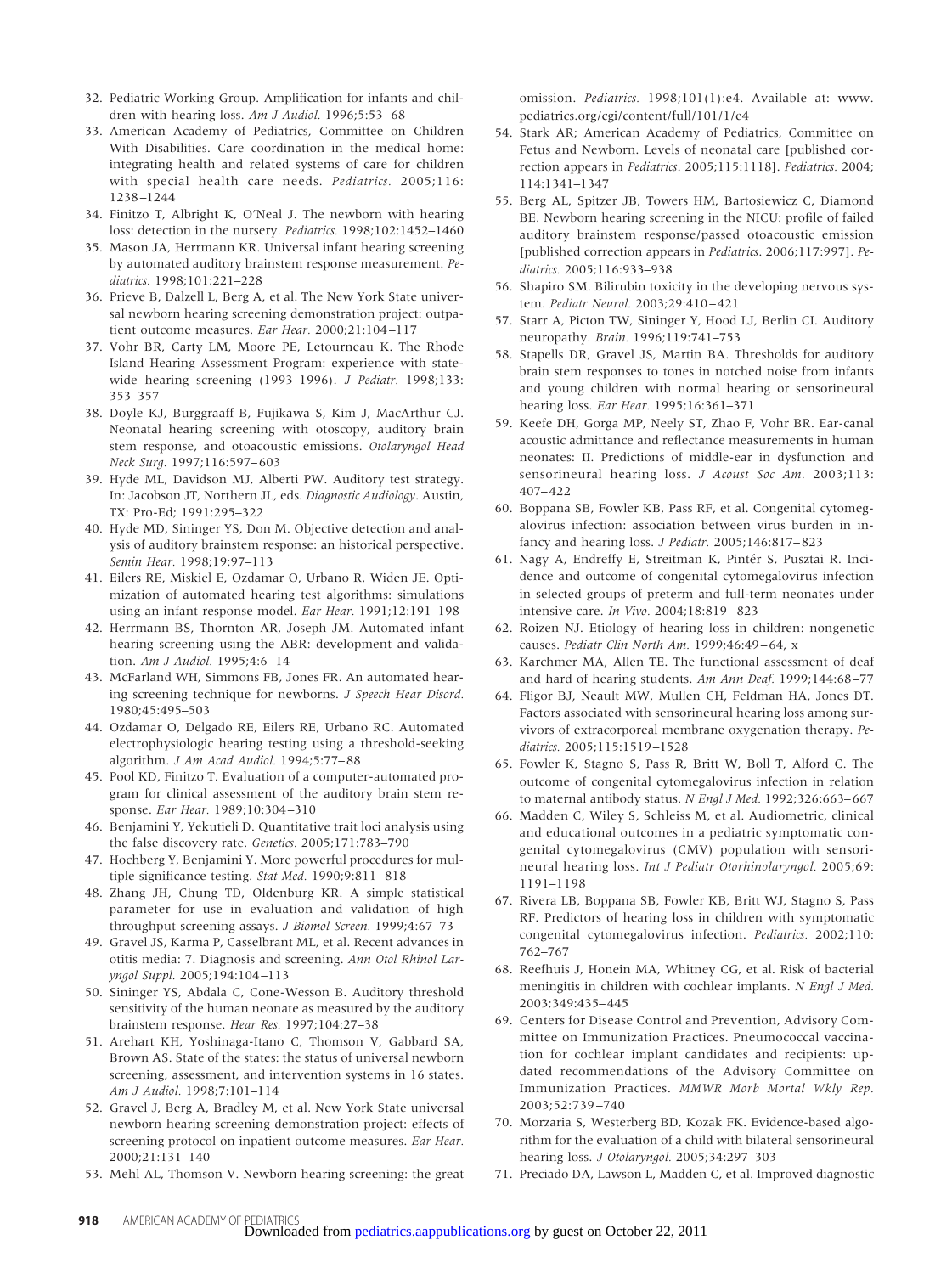effectiveness with a sequential diagnostic paradigm in idiopathic pediatric sensorineural hearing loss. *Otol Neurotol.* 2005;26:610 – 615

- 72. Nance WE. The genetics of deafness. *Ment Retard Dev Disabil Res Rev.* 2003;9:109 –119
- 73. Brookhouser P, Worthington D, Kelly W. Fluctuating and/or progressive sensorineural hearing loss in children. *Laryngoscope.* 1994;104:958 –964
- 74. Denoyelle F, Marlin S, Weil D, et al. Clinical features of the prevalent form of childhood deafness, DFNB1, due to a connexin-26 gene defect: implications for genetic counselling. *Lancet.* 1999;353:1298 –1303
- 75. Nance WE, Kearsey MJ. Relevance of connexin deafness (DFNB1) to human evolution. *Am J Hum Genet.* 2004;74: 1081–1087
- 76. Santos RL, Aulchenko YS, Huygen PL, et al. Hearing impairment in Dutch patients with connexin 26 (GJB2) and connexin 30 (GJB6) mutations. *Int J Pediatr Otorhinolaryngol.* 2005;69:165–174
- 77. National Institute on Deafness and Other Communicating Disorders. *Communicating Informed Consent to Individuals Who Are Deaf or Hard-of-Hearing*. Bethesda, MD: National Institute on Deafness and Other Communicating Disorders, National Institutes of Health; 1999. NIH publication 00-4689
- 78. Buchman CA, Roush PA, Teagle HF, Brown CJ, Zdanski CJ, Grose JH. Auditory neuropathy characteristics in children with cochlear nerve deficiency. *Ear Hear.* 2006;27:399 – 408
- 79. Preciado DA, Lim LH, Cohen AP, et al. A diagnostic paradigm for childhood idiopathic sensorineural hearing loss. *Otolaryngol Head Neck Surg.* 2004;131:804 – 809
- 80. Johnson DH. *Deafness and Vision Disorders: Anatomy and Physiology, Assessment Procedures, Ocular Anomalies, and Educational Implications*. Springfield, IL: Charles C. Thomas; 1999
- 81. Traxler CB. The Stanford Achievement Test, 9th edition: national norming and performance standards for deaf and hardof-hearing students. *J Deaf Stud Deaf Educ.* 2000;5:337–348
- 82. Mayne A, Yoshanaga-Itano C, Sedey AL, Carey A. Expressive vocabulary development of infants and toddlers who are deaf or hard of hearing. *Volta Rev.* 1998;100:1–28
- 83. Mayne AM, Yoshinaga-Itano C, Sedey AL. Receptive vocabulary development of infants and toddlers who are deaf or hard of hearing. *Volta Rev.* 1998;100:29 –52
- 84. Pipp-Siegel S, Sedey AL, VanLeeuwen AM, Yoshinaga-Itano C. Mastery motivation and expressive language in young children with hearing loss. *J Deaf Stud Deaf Educ.* 2003;8: 133–145
- 85. Yoshinaga-Itano C, Coulter D, Thomson V. Developmental outcomes of children with hearing loss born in Colorado hospitals with and without universal newborn hearing screening programs. *Semin Neonatol.* 2001;6:521–529
- 86. Apuzzo ML, Yoshinaga-Itano C. Early identification of infants with significant hearing loss and the Minnesota Child Development Inventory. *Semin Hear.* 1995;16:124 –137
- 87. Yoshinaga-Itano C, Apuzzo ML. The development of deaf and hard of hearing children identified early through the high-risk registry. *Am Ann Deaf.* 1998;143:416 – 424
- 88. Yoshinaga-Itano C, Apuzzo ML. Identification of hearing loss after age 18 months is not early enough. *Am Ann Deaf.* 1998; 143:380 –387
- 89. Yoshinaga-Itano C. The social-emotional ramifications of universal newborn hearing screening: early identification and intervention of children who are deaf or hard of hearing. In: *Proceedings of the Second International Pediatric Conference: A Sound Foundation Through Early Amplification; November 8 –10,*

*2001; Chicago, IL.* Stafa, Switzerland: Phonak Inc; 2001. Available at: www.phonak.com/professional/informationpool/ proceedings2001.htm. Accessed January 23, 2007

- 90. Moeller MP. Early intervention and language development in children who are deaf and hard of hearing. *Pediatrics.* 2000; 106(3):e43. Available at: www.pediatrics.org/cgi/content/ full/106/3/e43
- 91. Kennedy C, McCann D, Campbell MJ, Kimm L, Thornton R. Universal newborn screening for permanent childhood hearing impairment: an 8-year follow-up of a controlled trial. *Lancet.* 2005;366:660 – 662
- 92. Bodner-Johnson B, Sass-Lehrer M. *The Young Deaf or Hard of Hearing Child*. Baltimore, MD: Paul H. Brookes; 2003
- 93. Yoshinaga-Itano C, Sedey A. Early speech development in children who are deaf or hard-of-hearing: interrelationships with language and hearing. *Volta Rev.* 1998;100: 181–211
- 94. Yoshinaga-Itano C. Early intervention after universal neonatal hearing screening: impact on outcomes. *Ment Retard Dev Disabil Res Rev.* 2003;9:252–266
- 95. Yoshinaga-Itano C. From screening to early identification and intervention: discovering predictors to successful outcomes for children with significant hearing loss. *J Deaf Stud Deaf Educ.* 2003;8:11–30
- 96. Yoshinaga-Itano C, Abdala de Uzcategui C. Early identification and social emotional factors of children with hearing loss and children screened for hearing loss. In: Kurtzer-White E, Luterman D, eds. *Early Childhood Deafness*. Baltimore, MD: York Press; 2001:13–28
- 97. Calderon R. Parental involvement in deaf children's education programs as a predictor of child's language, early reading, and social-emotional development. *J Deaf Stud Deaf Educ.* 2000;5:140 –155
- 98. Bess FH, Dodd-Murphy J, Parker RA. Children with minimal sensorineural hearing loss: prevalence, educational performance, and functional status. *Ear Hear.* 1998;19: 339 –354
- 99. Bess FH, Tharpe AM. An introduction to unilateral sensorineural hearing loss in children. *Ear Hear.* 1986;7:3–13
- 100. Bess FH, Tharpe AM. Unilateral hearing impairment in children. *Pediatrics.* 1984;74:206 –216
- 101. Bess FH. Children with unilateral hearing loss. *J Acad Rehabil Audiol.* 1982;15:131–144
- 102. American Speech-Language-Hearing Association. *Guidelines for the Audiologic Assessment of Children From Birth to 5 Years of Age*. Rockville, MD: American Speech-Language-Hearing Association; 2004. Available at: www.asha.org/NR/rdonlyres/ 0BB7C840-27D2-4DC6-861B-1709ADD78BAF/0/v2GL AudAssessChild.pdf. Accessed January 24, 2007
- 103. Rance G, Cone-Wesson B, Wunderlich J, Dowell R. Speech perception and cortical event related potentials in children with auditory neuropathy. *Ear Hear.* 2002;23:239 –253
- 104. American Academy of Audiology. *Pediatric Amplification Protocol*. Reston, VA: American Academy of Audiology; 2003. Available at: www.audiology.org/NR/rdonlyres/53D26792- E321-41AF-850F-CC253310F9DB/0/pedamp.pdf. Accessed January 24, 2007
- 105. Rosenfeld RM, Culpepper L, Doyle KJ, et al. Clinical practice guideline: otitis media with effusion. *Otolaryngol Head Neck Surg.* 2004;130(5 suppl):S95–S118
- 106. Diefendorf AO, Gravel JS. Behavioral observation and visual reinforcement audiometry. In: Gerber SE, ed. *Handbook of Pediatric Audiology*. Washington, DC: Gallaudet University Press; 1996:55– 83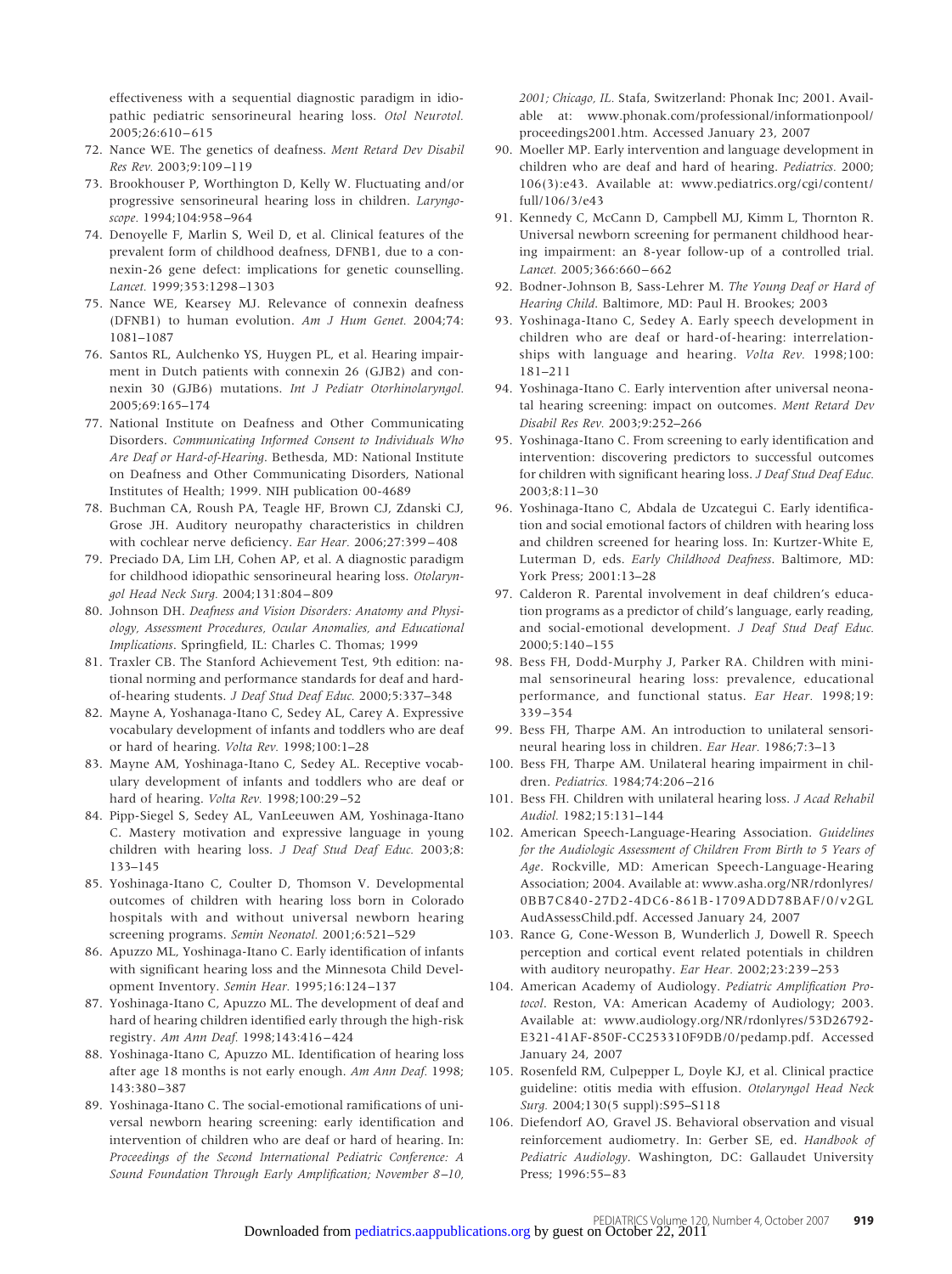- 107. Clark T. SKI\*HI: applications for home-based intervention. In: Roush J, Matkin ND, eds. *Infants and Toddlers With Hearing Loss: Family-Centered Assessment and Intervention*. Baltimore, MD: York Press; 1994:237–251
- 108. Mahshie SN. *Educating Deaf Children Bilingually*. Washington, DC: Gallaudet University Press; 1995
- 109. Sharma A, Tobey E, Dorman M, et al. Central auditory maturation and babbling development in infants with cochlear implants. *Arch Otolaryngol Head Neck Surg.* 2004;130:511–516
- 110. Kuhl PK, Andruski JE, Chistovich IA, et al. Cross-language analysis of phonetic units in language addressed to infants. *Science.* 1997;277:684 – 686
- 111. Kuhl PK, Williams KA, Lacerda F, Stevens KN, Lindblom B. Linguistic experience alters phonetic perception in infants by 6 months of age. *Science.* 1992;255:606 – 608
- 112. Baker-Hawkins S, Easterbrooks S. *Deaf and Hard of Hearing Students: Educational Service Delivery Guidelines*. Alexandria, VA: National Association of State Directors of Special Education; 1994
- 113. Bamford JM. Early intervention . . . what then? In: Bess FH, ed. *Children With Hearing Impairment: Contemporary Trends*. Nashville, TN: Vanderbilt Bill Wilkerson Center Press; 1998: 353–358
- 114. Fischer RM. The Mama Lere Home: Vanderbilt University. In: Roush J, Matkin ND, eds. *Infants and Toddlers With Hearing Loss: Family-Centered Assessment and Intervention*. Baltimore, MD: York Press; 1994:195–213
- 115. Marschark M. *Raising and Educating a Deaf Child*. New York, NY: Oxford University Press; 1997
- 116. Thompson M. ECHI: the University of Washington, Seattle. In: Roush J, Natkin ND, eds. *Infants and Toddlers With Hearing Loss: Family-Centered Assessment and Intervention*. Baltimore, MD: York Press; 1994:253–275
- 117. Pollack D, Goldberg D, Caleffe-Schenck N. *Educational Audiology for the Limited-Hearing Infant and Preschooler: An Auditory Verbal Program*. 3rd ed. Springfield, IL: Charles C. Thomas; 1997
- 118. Barbi M, Binda S, Caroppo S, et al. Multicity Italian study of congenital cytomegalovirus infection. *Pediatr Infect Dis J.* 2006; 25:156 –159
- 119. Barrenäs ML, Jonsson B, Tuvemo T, Hellstrom PA, Lundgren M. High risk of sensorineural hearing loss in men born small for gestational age with and without obesity or height catch-up growth: a prospective longitudinal register study on birth size in 245,000 Swedish conscripts. *J Clin Endocrinol Metab.* 2005;90:4452– 4456
- 120. Davis A, Hind S. The newborn hearing screening programme in England. *Int J Pediatr Otorhinolaryngol.* 2003;67(suppl 1): S193–S196
- 121. Jacobson J, Jacobson C. Evaluation of hearing loss in infants and young children. *Pediatr Ann.* 2004;33:811– 821
- 122. Mestan KK, Marks JD, Hecox K, Huo D, Schreiber MD. Neurodevelopmental outcomes of premature infants treated with inhaled nitric oxide. *N Engl J Med.* 2005;353:23–32
- 123. Robertson CM, Tyebkhan JM, Peliowski A, Etches PC, Cheung PY. Ototoxic drugs and sensorineural hearing loss following severe neonatal respiratory failure. *Acta Paediatr.* 2006;95:214 –223
- 124. Vohr BR, Widen JE, Cone-Wesson B, et al. Identification of neonatal hearing impairment: characteristics of infants in the neonatal intensive care unit and well-baby nursery. *Ear Hear.* 2000;21:373–382
- 125. Nance WE, Lim BG, Dodson KM. Importance of congenital cytomegalovirus infections as a cause for pre-lingual hearing loss. *J Clin Virol.* 2006;35:221–225
- 126. Pass RF, Fowler KB, Boppana SB, Britt WJ, Stagno S. Congenital cytomegalovirus infection following first trimester

maternal infection: symptoms at birth and outcome. *J Clin Virol.* 2006;35:216 –220

- 127. Lew HL, Lee EH, Miyoshi Y, Chang DG, Date ES, Jerger JF. Brainstem auditory-evoked potentials as an objective tool for evaluating hearing dysfunction in traumatic brain injury. *Am J Phys Med Rehabil.* 2004;83:210 –215
- 128. Vartiainen E, Karjalainen S, Kärjä J. Auditory disorders following head injury in children. *Acta Oto-Laryngologica.* 1985; 99:529 –536
- 129. Zimmerman WD, Ganzel TM, Windmill IM, Nazar GB, Phillips M. Peripheral hearing loss following head trauma in children. *Laryngoscope.* 1993;103:87–91
- 130. Arditi M, Mason EO Jr, Bradley JS, et al. Three-year multicenter surveillance of pneumococcal meningitis in children: clinical characteristics, and outcome related to penicillin susceptibility and dexamethasone use. *Pediatrics.* 1998;102: 1087–1097
- 131. Roizen NJ. Nongenetic causes of hearing loss. *Ment Retard Dev Disabil Res Rev.* 2003;9:120 –127
- 132. Bertolini P, Lassalle M, Mercier G, et al. Platinum compoundrelated ototoxicity in children: long-term follow-up reveals continuous worsening of hearing loss. *J Pediatr Hematol Oncol.* 2004;26:649 – 655
- 133. American Academy of Pediatrics, Council on Children With Disabilities, Section on Developmental Behavioral Pediatrics, Bright Futures Steering Committee, Medical Home Initiatives for Children With Special Needs Project Advisory Committee. Identifying infants and young children with developmental disorders in the medical home: an algorithm for developmental surveillance and screening [published correction appears in *Pediatrics*. 2006;118:1808 –1809]. *Pediatrics.* 2006;118: 405– 420
- 134. Fortnum H, Davis A. Epidemiology of permanent childhood hearing impairment in Trent Region, 1985–1993 [published correction appears in *Br J Audiol*. 1998;32:63]. *Br J Audiol.* 1997;31:409 – 446
- 135. Orzan E, Polli R, Martella M, Vinanzi C, Leonardi M, Murgia A. Molecular genetics applied to clinical practice: the Cx26 hearing impairment. *Br J Audiol.* 1999;33:291–295
- 136. American Academy of Pediatrics, Subcommittee on Otitis Media With Effusion, American Academy of Family Physicians, American Academy of Otolaryngology-Head and Neck Surgery. Otitis media with effusion. *Pediatrics.* 2004;113: 1412–1429
- 137. Roush J, Bess FH, Gravel J, Harrison M, Lenihan S, Marvelli A. Preparation of personnel to serve children with hearing loss and their families: current status and future needs. Presented at: 2004 Summit on Deafness Proceedings: Spoken Language in the 21st Century—Predicting Future Trends in Deafness; February 26 –29, 2004; Washington, DC
- 138. Agency for Health Care Policy and Research. *Using Clinical Practice Guidelines to Evaluate Quality of Care: Vol II—Methods*. Rockville, MD: US Department of Health and Human Services, Public Health Service; 1995. AHCPR publication 95- 0046
- 139. Brick K. Genetics of deafness, deaf people and the past, present and future. Presented at: Workshop on the Genetics of Congenital Hearing Impairment; June 7, 1999; Atlanta, GA
- 140. Morton CC, Nance WE. Newborn hearing screening: a silent revolution. *N Engl J Med.* 2006;354:2151–2164
- 141. Biernath KR, Reefhuis J, Whitney CG, et al. Bacterial meningitis among children with cochlear implants beyond 24 months after implantation. *Pediatrics.* 2006;117: 284 –289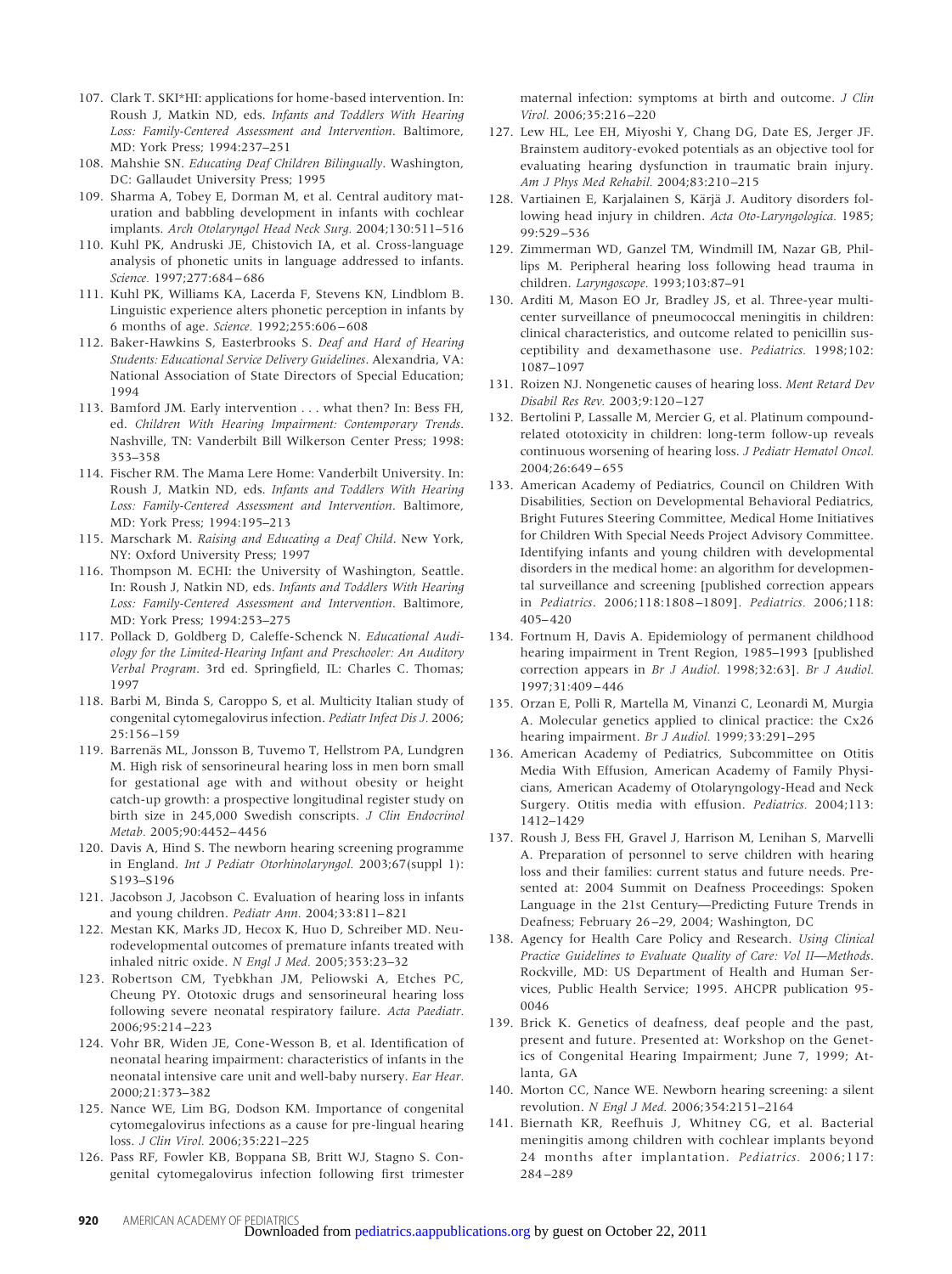### Universal Newborn Hearing Screening, Diagnosis, and Intervention **Guidelines for Pediatric Medical Home Providers**



#### **APPENDIX 2: RISK INDICATORS ASSOCIATED WITH PERMANENT CONGENITAL, DELAYED-ONSET, OR PROGRESSIVE HEARING LOSS IN CHILDHOOD**

Risk indicators that are marked with a "§" are of greater concern for delayed-onset hearing loss.

- 1. Caregiver concern§ regarding hearing, speech, language, or developmental delay.62
- 2. Family history§ of permanent childhood hearing loss.<sup>24,140</sup>
- 3. Neonatal intensive care of more than 5 days or any of the following regardless of length of stay: ECMO,§ assisted ventilation, exposure to ototoxic medications (gentimycin and tobramycin) or loop diuretics (furosemide/Lasix), and hyperbilirubinemia that requires exchange transfusion.<sup>64,131</sup>
- 4. In utero infections, such as CMV,§ herpes, rubella, syphilis, and toxoplasmosis.64–67,125,126
- 5. Craniofacial anomalies, including those that involve the pinna, ear canal, ear tags, ear pits, and temporal bone anomalies.24
- 6. Physical findings, such as white forelock, that are associated with a syndrome known to include a sensorineural or permanent conductive hearing loss.24
- 7. Syndromes associated with hearing loss or progressive or late-onset hearing loss,§ such as neurofibromatosis, osteopetrosis, and Usher syndrome131; other frequently identified syndromes include Waardenburg, Alport, Pendred, and Jervell and Lange-Nielson.72
- 8. Neurodegenerative disorders,§ such as Hunter syndrome, or sensory motor neuropathies, such as Friedreich ataxia and Charcot-Marie-Tooth syndrome.131
- 9. Culture-positive postnatal infections associated with sensorineural hearing loss,§ including confirmed bacterial and viral (especially herpes viruses and varicella) meningitis.130,131,141
- 10. Head trauma, especially basal skull/temporal bone fracture§ that requires hospitalization.<sup>127-129</sup>
- 11. Chemotherapy.§132